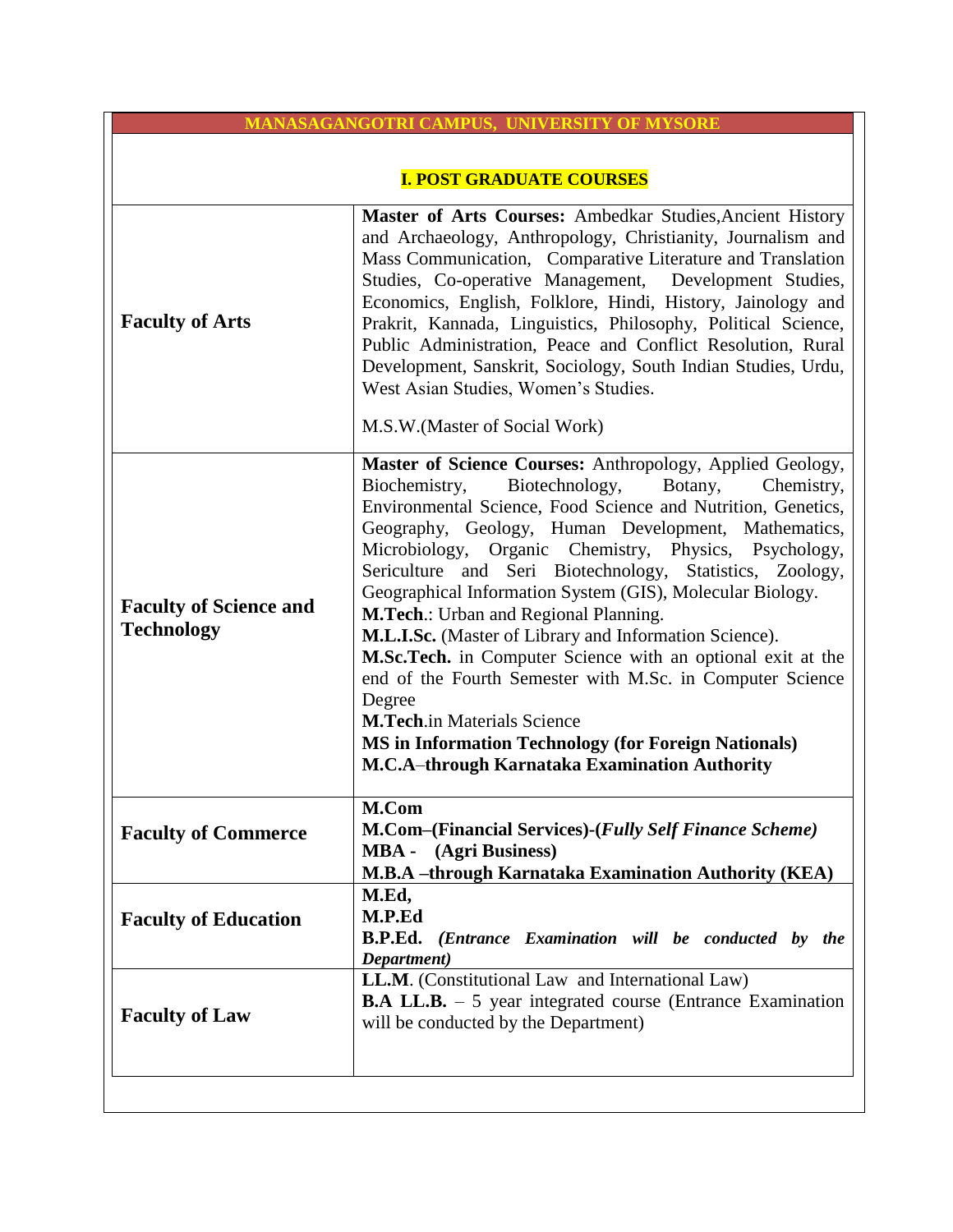| II-POST GRADUATE DIPLOMA/DIPLOMA/CERTIFICATE COURSES              |                                                                                                                                                               |  |  |
|-------------------------------------------------------------------|---------------------------------------------------------------------------------------------------------------------------------------------------------------|--|--|
|                                                                   | <b>PG Diploma Courses</b>                                                                                                                                     |  |  |
| <b>Faculty of Arts</b>                                            | Women Studies, Manuscriptology, Translation - Hindi,<br><b>Ambedkar Studies</b>                                                                               |  |  |
| <b>Faculty of Science and</b><br><b>Technology</b>                | Software Development, Multimedia Tech, Geographical<br>Information System (GIS),                                                                              |  |  |
|                                                                   | <b>CIST, Manasagangotri, Mysore</b>                                                                                                                           |  |  |
| <b>Faculty of Science and</b><br><b>Technology</b>                | M. Sc. In IT,<br>M.S. Animation                                                                                                                               |  |  |
| <b>PG Diploma</b>                                                 | (PGDGIS), Multi-Media Technology (PGDMT), Software<br>Development (PGDSD).                                                                                    |  |  |
| <b>Diploma</b>                                                    | Hardware and Networking (DIHN), Multi-Media Production<br>(DMP), Advanced Diploma in Information Technology<br>(ADIT).                                        |  |  |
|                                                                   | <b>CERTIFICATE COURSES</b>                                                                                                                                    |  |  |
| <b>Certificate</b>                                                | Arabic, Persian, Dr.Amdedkar and Human Rights, అంబీణు<br>ಮತ್ತು ಕರ್ನಾಟಕದ ದಲಿತ ಚಳುವಳಿ"(DOS in Ambedkar Studies),<br>Functional Hindi, Kannada, Prakrit and Urdu |  |  |
|                                                                   | <b>SCHOOL OF PLANNING AND ARCHITECTURE</b>                                                                                                                    |  |  |
| <b>B.Arch -5 yrs and</b><br><b>B.Planning</b><br>$M.Arch - 2 yrs$ | Through NATA (National Aptitude Test for Architecture)<br>- Council of Architecture, New Delhi.<br><b>Exempted from written Entrance Examination</b>          |  |  |
| M.Tech.: Urban and Regional Planning.                             |                                                                                                                                                               |  |  |
|                                                                   | Sir M.V.POST GRADUATE CENTRE, TUBINAKERE, MANDYA                                                                                                              |  |  |
|                                                                   | <b>POST GRADUATE COURSES</b>                                                                                                                                  |  |  |
| <b>Faculty of Arts</b>                                            | M.A. : Economics, English, Kannada, Social work,<br>Political Science, History.                                                                               |  |  |
| <b>Faculty of Science And</b><br><b>Technology</b>                | M.Sc.: Chemistry, Polymer Science, Sugar-Technology,<br>Mathematics, Physics.                                                                                 |  |  |
| <b>Faculty of Commerce</b>                                        | M.Com.                                                                                                                                                        |  |  |

**POST GRADUATE CENTRE, HEMAGANGOTRI, HASSAN**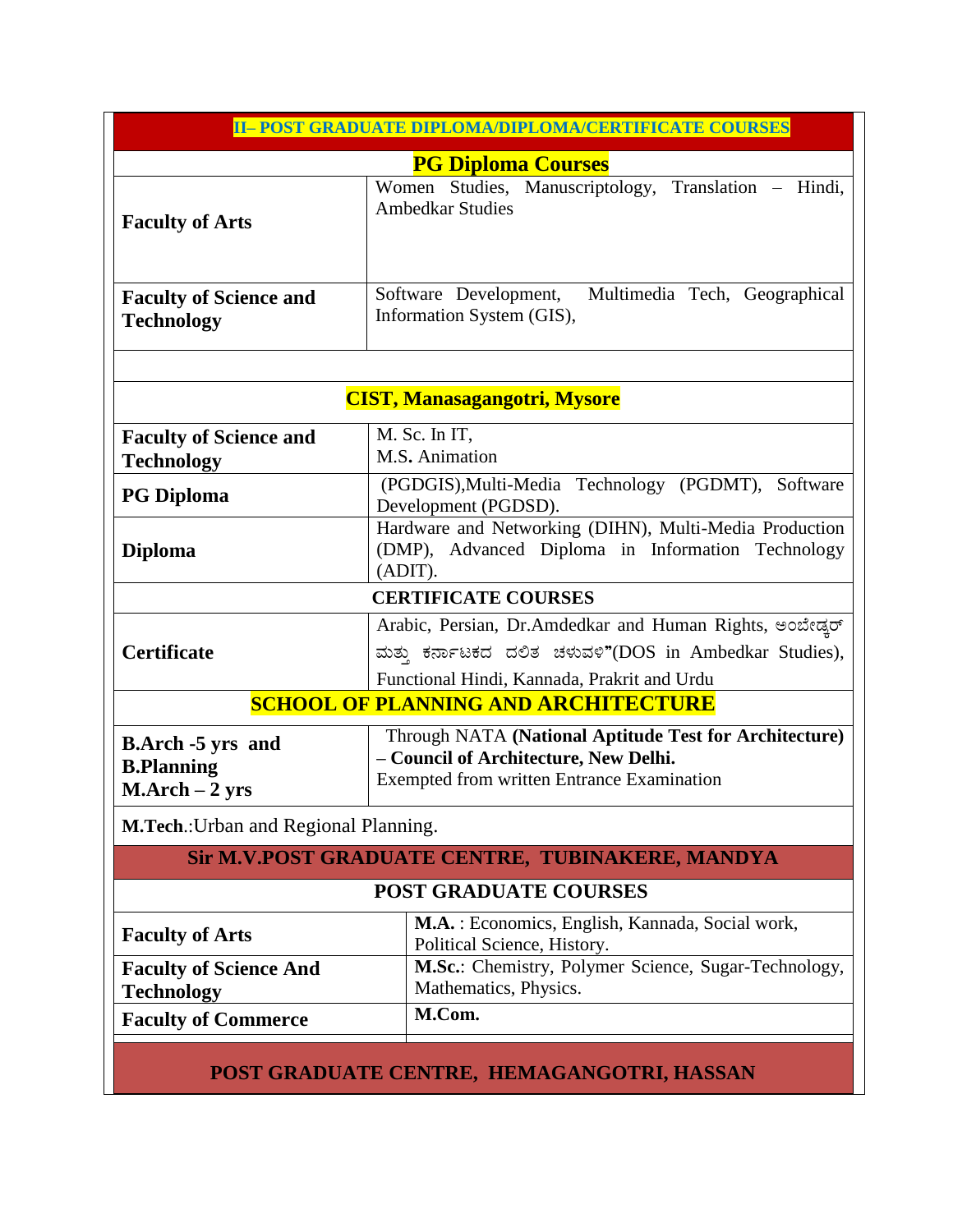|                                                    |                                                                       | <b>POST GRADUATE COURSES</b>                                                                                                                                                                                                                                                                                    |
|----------------------------------------------------|-----------------------------------------------------------------------|-----------------------------------------------------------------------------------------------------------------------------------------------------------------------------------------------------------------------------------------------------------------------------------------------------------------|
|                                                    | M.A.: English, Kannada, History, Economics.<br><b>Faculty of Arts</b> |                                                                                                                                                                                                                                                                                                                 |
|                                                    | <b>Faculty of Science And</b><br><b>Technology</b>                    | M.Sc.: Electronics, Botany, Mathematics,                                                                                                                                                                                                                                                                        |
|                                                    | <b>Faculty of Commerce</b>                                            | M.Com                                                                                                                                                                                                                                                                                                           |
|                                                    |                                                                       | Dr.B.R. AMBEDKAR POST GRADUATE CENTRE, CHAMARAJANAGARA                                                                                                                                                                                                                                                          |
|                                                    |                                                                       | <b>POST GRADUATE COURSES</b>                                                                                                                                                                                                                                                                                    |
|                                                    | <b>Faculty of Arts</b>                                                | <b>M.A.:</b><br>Economics,<br>English,<br>Kannada,<br><b>Political Science</b><br><b>M. S.W.</b>                                                                                                                                                                                                                |
| <b>Faculty of Science and</b><br><b>Technology</b> |                                                                       | M.Sc.: Mathematics, Computer Science,<br>Chemistry,<br>Physics,<br>M.L.I.Sc. Master of Library and Information Science.                                                                                                                                                                                         |
|                                                    | <b>Faculty of Commerce</b>                                            | M.Com.                                                                                                                                                                                                                                                                                                          |
|                                                    |                                                                       | <b>Constituent Colleges</b>                                                                                                                                                                                                                                                                                     |
| 1.                                                 | Maharaja's College, Mysore                                            | M.Sc.: Criminology and Forensic Science.<br><b>M.A:</b> International Relations.<br><b>M.A: Political Science</b><br>M.Sc:Geography<br>PG Diploma: Criminology and Correctional<br>Administration.                                                                                                              |
| 2.                                                 | University Evening College, Mysore                                    | M.A. inHistory<br>M.Com.                                                                                                                                                                                                                                                                                        |
| 3.                                                 | University Fine Arts College,<br>Mysore                               | M. Music<br><b>M. Dance</b><br>Diploma in Mridanga, Music, Dance, Drama                                                                                                                                                                                                                                         |
| 4.                                                 | Yuvaraja's College, Mysore<br>(Autonomous)                            | M.Sc. Physics, Chemistry, Sericulture and<br>Seri Biotechnology, Mathematics, Botany,<br>Food Science and Nutrition.<br><b>M.Sc.</b> Molecular Biology $-5$ years<br><b>Integrated Course {Entrance Examination</b><br>will be conducted by the college}<br>M.B.A - through Karnataka Examination<br>Authority. |

# **NOTE : For details visit respective College Website**.

1) For any clarification, candidates may contact the Administrative Officer, University of Mysore, Manasagangotri, Mysuru-570 006 (Phone:2419358/359) or Chairperson of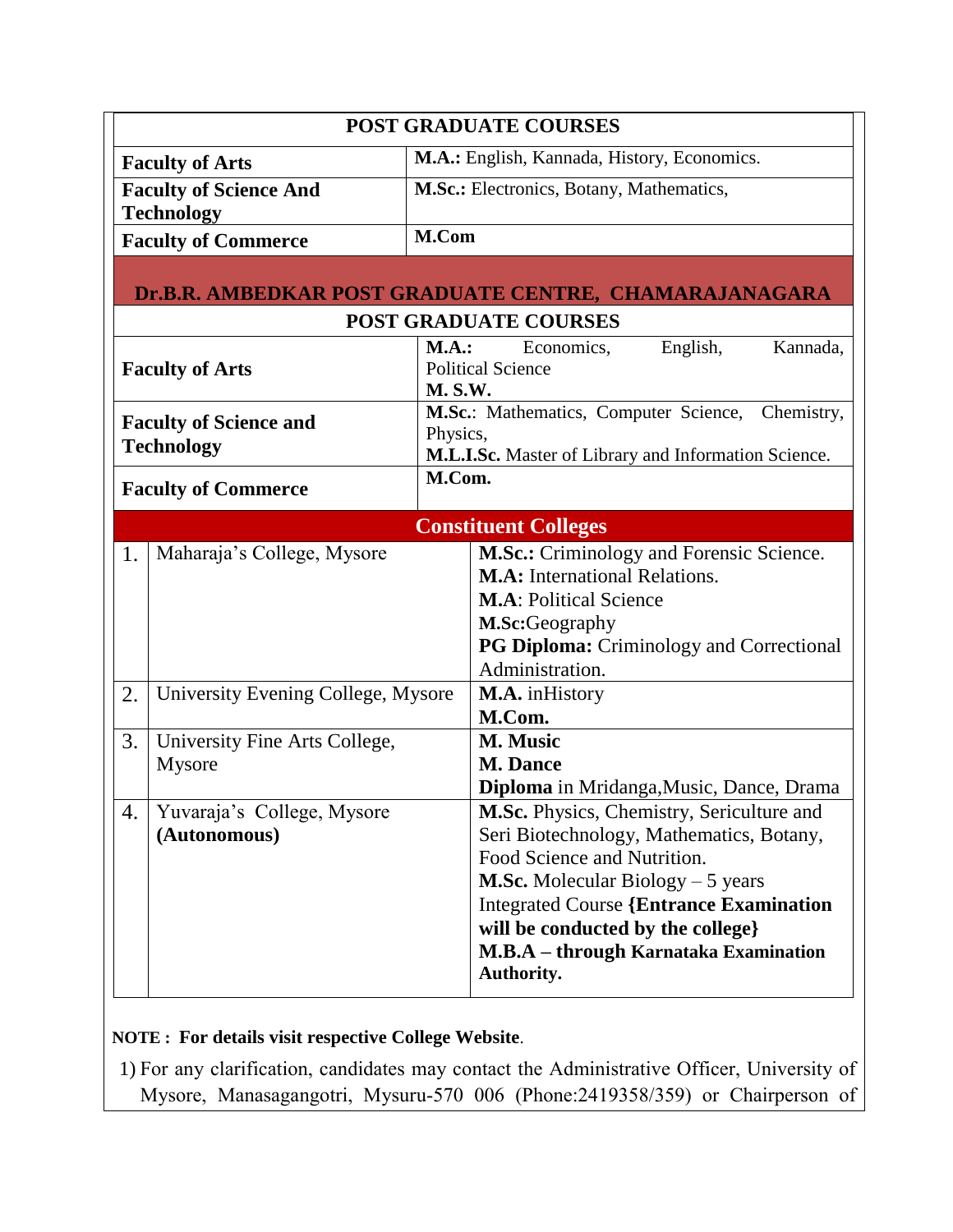respective Department of Studies, Manasagangotri, Mysuru and also the Directors of Postgraduate Centres, Hassan (Phone : 08172-290156), Mandya (Phone: 08232- 291112) and Dr. B. R. Ambedkar Post-Graduate Centre, Chamarajanagara (Phone : 08226-226025). Director, International Center (0821-2419566).

2) Candidates may also refer to the University Website http://www.uni-mysore.ac.in for further information.

Applications for admission to M.B.A. Course at Manasagangotri, Mysuru and at Dr.B.R.Ambedkar Post Graduate centre, University of Mysore, Chamarajanagara and M.Tech. CCT and CST and M.C.A. courses offered at Manasagangotri campus, may be obtained from the Karnataka Examinations Authority (KEA), 18<sup>th</sup> Cross, Malleswaram, Bangalore-560 003, and filled application along with necessary enclosures shall be submitted to Karnataka Examinations Authority,  $18<sup>th</sup>$  Cross, Malleswaram, Bangalore-560 003 only. Seats for these courses are allotted by the KEA

## **ELIGIBILITY CONDITIONS**

Candidates applying for admission to Master's Degree / Postgraduate diploma courses must be a graduate and must have obtained a minimum of 45% (40% in case of SC/ ST and Category-I candidates) of marks in Cognate/Optional subjects. However, variations, if any, are mentioned in the table below against specific courses. SC, ST, Cat-I students shall be given 5% relaxation in eligibility marks. (For M.A in English, candidates must have obtained a minimum of 50% for GM/OBC, 45% for SC/ST/Category-1 candidates).

In case a candidate has taken longer than the prescribed duration to pass the qualifying course, a deduction of 3% of the aggregate marks of Cognate/Optional subjects for every additional year shall be made and the candidates must have obtained the minimum marks prescribed even after such deduction, to become eligible for admission.

**Entrance Examination is Compulsory for all Post Graduate Degree courses for all candidates except for Foreign Nationals. Candidates have to apply and appear for entrance examinations separately for each course. However, there shall be a single common entrance examination for the following groups of courses.**

- **Group 1 :**Zoology, Applied Zoology, Botany, Bio-Technology, Microbiology, Genetics, Sericulture and Seri Biotechnology, Bio-Chemistry, Molecular Biology.
- **Group 2 :** Ambedkar Studies, Co-operative Management, Development Studies, South Indian Studies, Linguistics, International Relations, Philosophy, Comparative Literature and Translation Studies, Folklore, Jainology and Prakrit, West Asian Studies, Peace and Conflict Resolution, Women's Studies, Rural Development,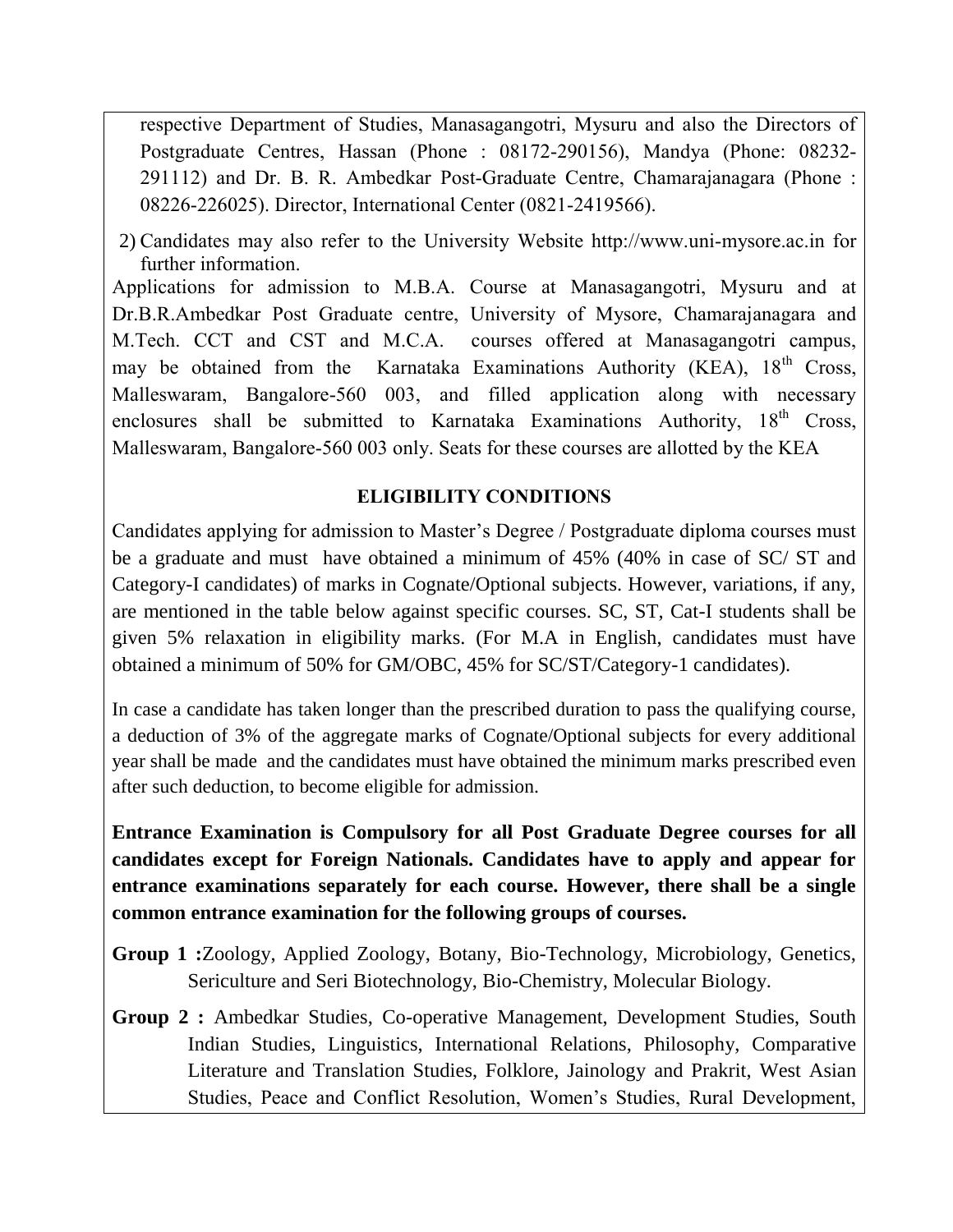Tribal Development, Master of Lib and Inf. Sc. (M.L.I.Sc),

**Group 3 :**M.Com and M.Com (Financial Services).

**Group 4 :**M.Sc. Chemistry/Organic Chemistry.

**Group 5 :**M.Sc./ M.A. Anthropology.

For all the remaining courses (not included in the above groups), candidates have to appear separately for each Entrance Examination. The candidates who seek admission for M.B.A., M.C.A., M.Tech. (CCT) and M.Tech. (CST) are advised to contact Karnataka Examinations Authority (KEA).

**For admission to any PG degree course, candidates have to qualify in the respective entrance examination by securing a minimum 08 marks in case of SC / ST / Cat-I candidates / 09 marks in case of OBC and 10 marks in case of other candidates out of 50 marks.**

**Note:**The on-line application submitted by a candidate without qualifying the eligibility criteria for admission to a particular course, will not be considered, even if the candidate secures marks in the entrance examination.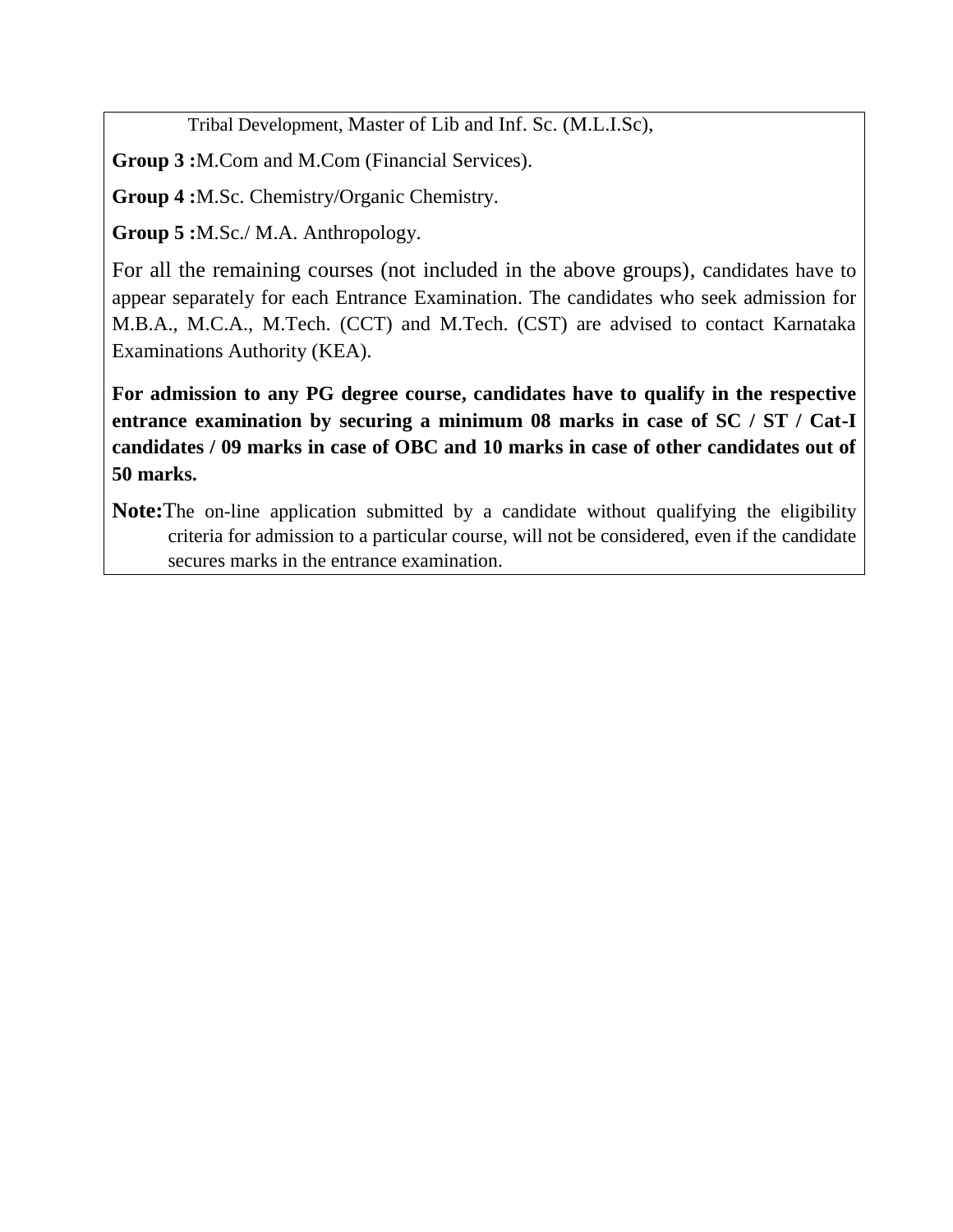| <b>Master's Degree Courses under Faculty of Arts</b> |                                                          |                                                                                                                                                                                                                                                                                                                                                                                              |  |
|------------------------------------------------------|----------------------------------------------------------|----------------------------------------------------------------------------------------------------------------------------------------------------------------------------------------------------------------------------------------------------------------------------------------------------------------------------------------------------------------------------------------------|--|
|                                                      | (CBCS-CAGP Scheme)                                       |                                                                                                                                                                                                                                                                                                                                                                                              |  |
| Sl. No.                                              | <b>SUBJECT</b>                                           | <b>ELIGIBILITY</b>                                                                                                                                                                                                                                                                                                                                                                           |  |
| 1                                                    | <b>Ambedkar Studies</b>                                  | Any degree of this University or any other University<br>recognized as equivalent thereto.                                                                                                                                                                                                                                                                                                   |  |
| $\overline{2}$                                       | Ancient History and<br>Archaeology                       | Any degree in this University and any other University<br>recognized as equivalent thereto. $1st$ preference will be<br>given to Degree with Ancient History and Archaeology /<br>Archaeology and Musicology/Heritage Tourism and travel<br>management as a major or optional subject.                                                                                                       |  |
| 3                                                    | Anthropology                                             | Any Bachelor's degree of this University or any other<br>University recognized equivalent thereto.                                                                                                                                                                                                                                                                                           |  |
|                                                      |                                                          | graduates with<br>B.A/B.Sc<br>Anthropology<br>as<br>a<br>major/optional subject will be given preference.                                                                                                                                                                                                                                                                                    |  |
| $\overline{4}$                                       | Comparative Literature and<br><b>Translation Studies</b> | Any degree of this University or any other University<br>recognized as equivalent thereto.                                                                                                                                                                                                                                                                                                   |  |
| 5                                                    | Co-operative Management                                  | Any degree of University of Mysore /Other<br>University recognized as equivalent thereto<br>except Engineering and Medicine.                                                                                                                                                                                                                                                                 |  |
| 6                                                    | Christianity                                             | Degree with Christianity as a Major/Optional<br>subject OR Degree in Christianity or Theology of any<br>other University recognized by the University of Mysore<br>OR Degree of this University or of other University<br>recognized as equivalent.                                                                                                                                          |  |
| $\overline{7}$                                       | Journalism and Mass<br>Communication                     | Any Degree of this University or of any other<br>University recognized as equivalent thereto<br>except Engineering and Medicine.                                                                                                                                                                                                                                                             |  |
| 8                                                    | Dance                                                    | B.F.A. (Bachelor of Fine Arts) B.P.A. degree in Dance as<br>one optional of this or any other University recognized as<br>equivalent thereto OR graduate with senior certificate in<br>Dance awarded by the Govt. of Karnataka, 4-Year<br>Diploma in any recognized Institution with P.U.C. OR any<br>other Dance Examination recognized as equivalent to<br>Senior<br>Certificate in Dance. |  |
| 9                                                    | <b>Development Studies</b>                               | Any Degree of this University or of any other<br>University recognized as equivalent thereto                                                                                                                                                                                                                                                                                                 |  |
| 10                                                   | Economics                                                | B.A. with Economics as a Major/Optional<br>Subject.                                                                                                                                                                                                                                                                                                                                          |  |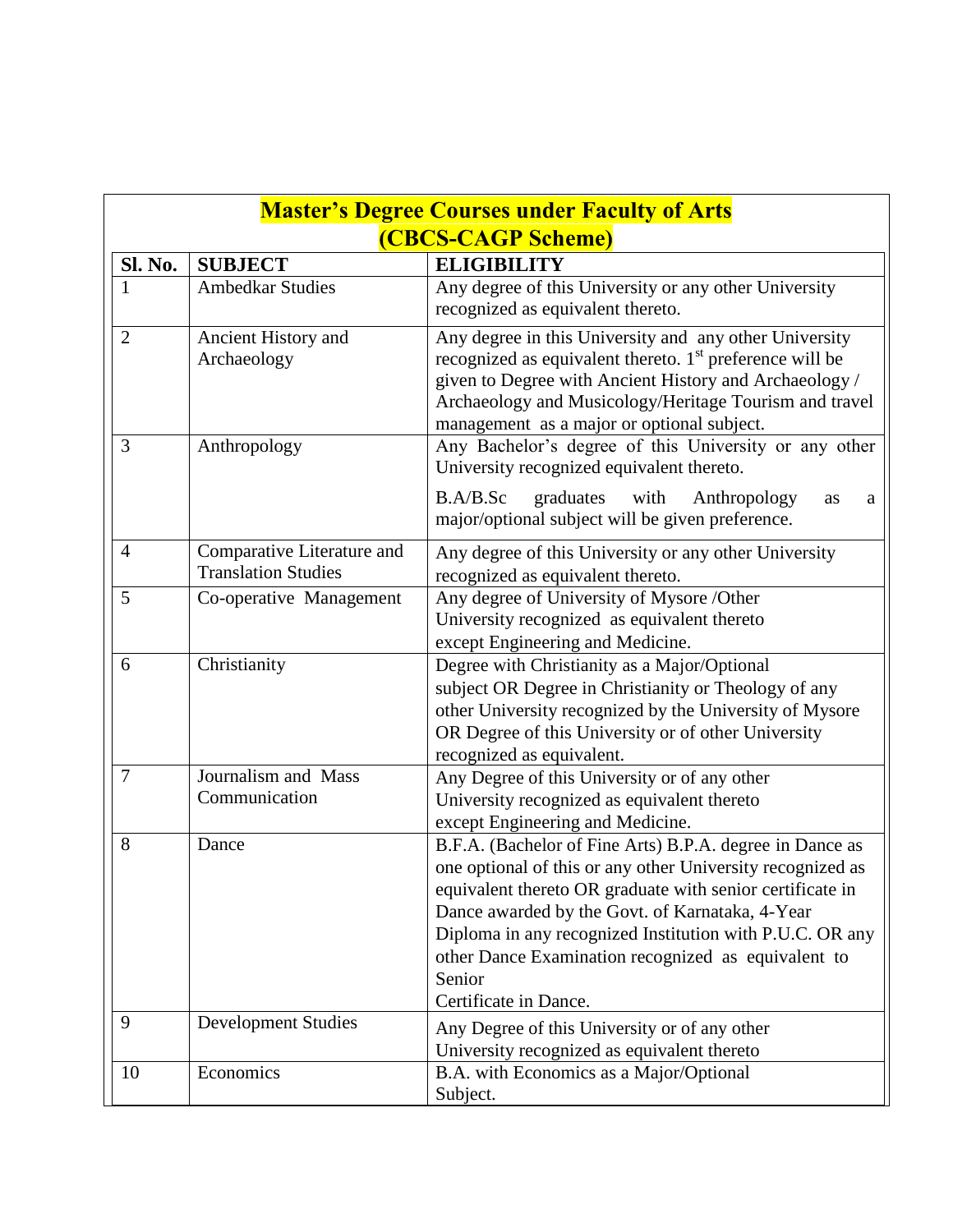| 11<br>12 | English<br>Folklore                                                                             | Students having optional English in B.A./B.Sc., B.A.<br>Performing Arts/ B.A.Ed. (Regional<br>Institute<br>of<br>Education) Degree OR Postgraduate Diploma in English<br>of the University with 50% marks for General Merit<br>candidates and 45% for SC/ST/Cat-I<br>Language English students are not eligible to apply for<br>admission or to appear for Entrance Test for M.A.<br>English.<br>Any degree of this University or an equivalent                                                                                                                                                                                                                                                                                                                                                                                                                                                                                                                                                                                   |
|----------|-------------------------------------------------------------------------------------------------|-----------------------------------------------------------------------------------------------------------------------------------------------------------------------------------------------------------------------------------------------------------------------------------------------------------------------------------------------------------------------------------------------------------------------------------------------------------------------------------------------------------------------------------------------------------------------------------------------------------------------------------------------------------------------------------------------------------------------------------------------------------------------------------------------------------------------------------------------------------------------------------------------------------------------------------------------------------------------------------------------------------------------------------|
|          |                                                                                                 | degree of any other recognized University.<br>Preference will be given to students who have<br>studied Folklore at the graduate level/a<br>Diploma in Folklore/ Epigraphy/Linguistics.                                                                                                                                                                                                                                                                                                                                                                                                                                                                                                                                                                                                                                                                                                                                                                                                                                            |
| 13       | Foreign<br>Languages<br>(Chinese,<br>French, German,<br>Japanese,<br>Russian<br>and<br>Spanish) | Graduation in any discipline under $10+2+3$ pattern or<br>equivalent thereof.                                                                                                                                                                                                                                                                                                                                                                                                                                                                                                                                                                                                                                                                                                                                                                                                                                                                                                                                                     |
| 14       | Hindi                                                                                           | Degree of University of Mysore with Hindi<br>as a subject studied under Group I or Group<br>II OR Degree of any other University<br>recognized as equivalent thereto with Hindi<br>as a subject OR A University Degree with any<br>one of the following Hindi Degree/<br>Certificates:<br>Rashtra Bhasha Praveen or Rashtra<br>BhashaVisharad of Dakshina Bharath Hindi<br>Prachar Sabha, Chennai.<br>(b) Rajabhasha Vidwan or Rajabhasha Prakash<br>Examination of Karnataka Hindi Prachar<br>Samithi, Bangalore.<br>€Hindi Ratna Examination of Mysore Hindi<br>Prachar Parishat, Bangalore.<br>(d)Bhasha Praveen Examination of Karnataka Mahila<br>Hindi SevaSamithi, Bangalore.<br>€Sahitya Visharad i.e. Sahitya Madhyama or Uttama (with<br>Hindi Sahitya) i.e. Sahitya Ratna of Hindi Sahitya<br>Sammelan, Prayag OR Hindi Vidwan of Karnataka<br>Government with the Post Pre-University Diploma in<br>Hindi of the University OR Hindi Vidwan of Government<br>of Karnataka with S.S.L.C. and B.Ed. of this University. |
| 15       | <b>History</b>                                                                                  | B.A. with History as a major / optional subject.                                                                                                                                                                                                                                                                                                                                                                                                                                                                                                                                                                                                                                                                                                                                                                                                                                                                                                                                                                                  |
| 16       | Jainology and Prakrit                                                                           | Any degree of this University or any other University<br>recognized as equivalent thereto.<br>Note: Preference will be given to the candidates who have<br>passed Post-graduate Diploma in Jainology and Post-                                                                                                                                                                                                                                                                                                                                                                                                                                                                                                                                                                                                                                                                                                                                                                                                                    |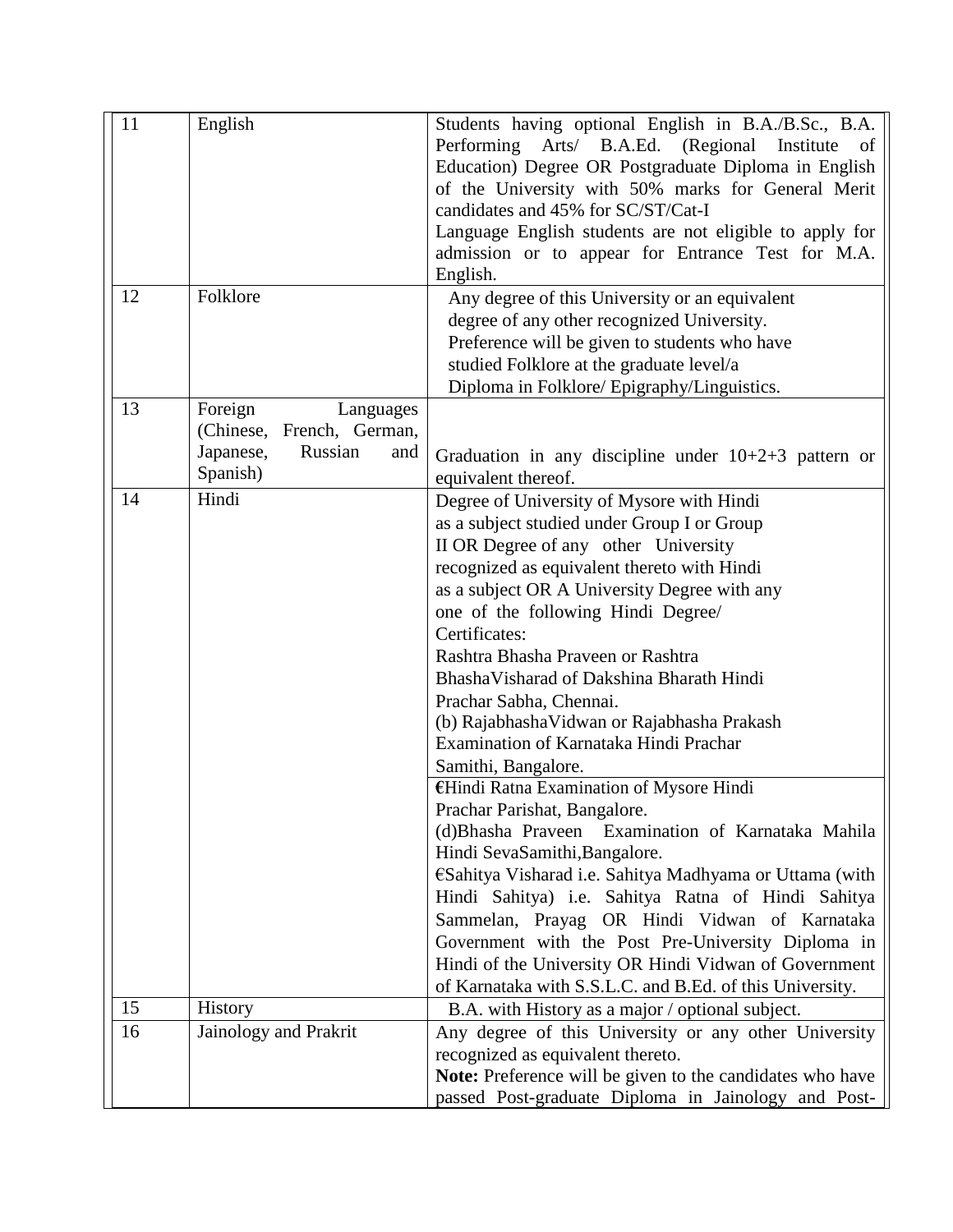|    |                                                           | graduate Certificate Course in Prakrit.                                                                                                                                                                                                                                                                                                                                                                                                                                                                                                                                                                                                                                                                                             |
|----|-----------------------------------------------------------|-------------------------------------------------------------------------------------------------------------------------------------------------------------------------------------------------------------------------------------------------------------------------------------------------------------------------------------------------------------------------------------------------------------------------------------------------------------------------------------------------------------------------------------------------------------------------------------------------------------------------------------------------------------------------------------------------------------------------------------|
| 17 | Kannada                                                   | B.A./B.Sc./B.A. Performing Arts, with Kannada as<br>Major/Optional subject OR Degree with Post-Pre-<br>University Diploma in Kannada OR Pandit Examination<br>of Karnataka Government OR B.Ed. Degree with S.S.L.C.<br>and Vidwat Examination of the University of Madras.                                                                                                                                                                                                                                                                                                                                                                                                                                                          |
| 18 | Linguistics                                               | Any degree of this University OR any other University<br>recognized as equivalent thereto. NOTE: Preference will<br>be given to the candidates who have studied Linguistics as<br>one optional subject.                                                                                                                                                                                                                                                                                                                                                                                                                                                                                                                             |
| 19 | <b>West Asian Studies</b>                                 | Degree of this University or any other University<br>recognized as equivalent thereto.                                                                                                                                                                                                                                                                                                                                                                                                                                                                                                                                                                                                                                              |
| 20 | Music (Instrumental /<br>Vocal: Veena) (Annual<br>Scheme) | B.Music/B.A. Performing Arts OR B.A. with Music as a<br>Major / Optional subject OR Degree with<br>Senior<br>Certificate<br>Music awarded by the Department of<br>Education, Government of Karnataka or any other music<br>examination recognized<br>equivalent<br>as<br>to<br>Senior<br>Certificate.                                                                                                                                                                                                                                                                                                                                                                                                                               |
| 21 | Peace and Conflict<br>Resolution                          | Degree of this University or any other University<br>recognized as equivalent thereto.                                                                                                                                                                                                                                                                                                                                                                                                                                                                                                                                                                                                                                              |
| 22 | Philosophy                                                | Degree of this University or any other recognized<br>University considered as equivalent thereto. Preference<br>will be given to the candidates who have studies in<br>Philosophy in Degree.                                                                                                                                                                                                                                                                                                                                                                                                                                                                                                                                        |
| 23 | <b>Political Science</b>                                  | B.A. with Political Science as a Major / Optional subject.                                                                                                                                                                                                                                                                                                                                                                                                                                                                                                                                                                                                                                                                          |
| 24 | Public Administration                                     | Degree of this or any other recognized<br>University with Political Science / Public<br>Administration as a compulsory/optional<br>paper with 45% marks (40% for SC/ST/Cat-<br>I candidates).                                                                                                                                                                                                                                                                                                                                                                                                                                                                                                                                       |
| 25 | Sanskrit                                                  | B.A. with Sanskrit as a Major/ Optional<br>subject OR B.A./B.Sc./B.Com./B.A.Performing Arts with<br>not less than 50% marks in Sanskrit Language/ Minor OR<br>Graduates who have passed the Sahitya Examination<br>conducted by the Board of Sanskrit Education, Bangalore<br>or any other<br>examination considered as equivalent thereto<br>OR Graduates who have the Post Pre-University Diploma<br>in Sanskrit of the University of Mysore OR Candidates<br>who have passed the Vidwat Examination of the Board of<br>Sanskrit Education, Government of Karnataka and the Post-<br>Pre- University Diploma Examination in Sanskrit of the<br>University of Mysore OR Graduates who<br>have passed Kannada Pandit Examination of |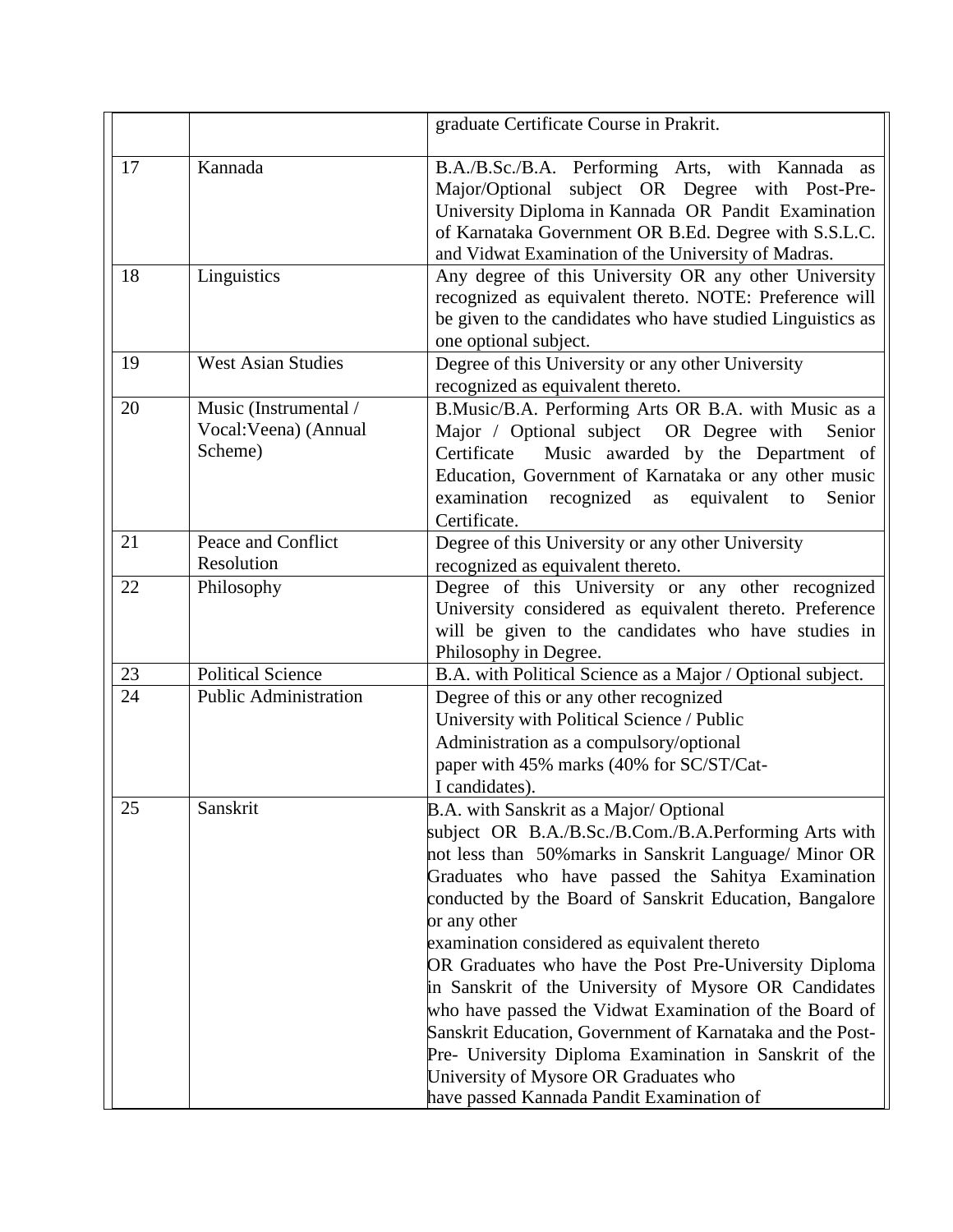|    |                             | the Government of Karnataka OR Graduates                 |
|----|-----------------------------|----------------------------------------------------------|
|    |                             | who have passed Diploma in Sanskrit (Modified Scheme) of |
|    |                             | the University of Mysore OR Candidates who have passed   |
| 26 | Sociology                   | B.A. with Sociology as a Major/Optional subject.         |
| 27 | Social Work                 | Any degree of this University or any other University    |
|    |                             | recognized as equivalent thereto.                        |
| 28 | <b>South Indian Studies</b> | Any degree of this University or any other University    |
|    |                             | recognized as equivalent thereto.                        |
| 29 | Urdu                        | B.A. / B.Sc. / B.Com./ B.B.M./ B.C.A. of                 |
|    |                             | this University or any other University                  |
|    |                             | recognized as equivalent thereto.                        |
|    |                             | (b)Candidates who have passed MUNSHI                     |
|    |                             | Examination of Government of Karnataka.                  |
|    |                             | €ADIB-E-KAMIL of Aligarh University                      |
|    |                             | and Jamia Aligarh.                                       |
|    |                             | (d)ADEEB-E-FAZIL of University of                        |
|    |                             | Madras and University of Calicut.                        |
|    |                             | €AALIMIAT course of Nadvathul-Ulema,                     |
|    |                             | Lucknow.                                                 |
| 30 | Women's Studies             | Any Degree of University of Mysore or of any other       |
|    |                             | University equivalent thereto.                           |
| 31 | <b>Rural Development</b>    | Any Degree of this University or of any other            |
|    |                             | University recognized as equivalent thereto              |

| <b>Master's Degree Courses under Faculty of Science and Technology</b> |                        |                                                                                                                |  |
|------------------------------------------------------------------------|------------------------|----------------------------------------------------------------------------------------------------------------|--|
|                                                                        | (CBCS-CAGP Scheme)     |                                                                                                                |  |
| Sl.No.                                                                 | <b>SUBJECT</b>         | <b>ELIGIBILITY</b>                                                                                             |  |
|                                                                        | Anthropology           | Any Bachelor's Degree in Science including Medicine                                                            |  |
|                                                                        |                        | and Dental from any University/Institution recognized<br>by UGC.                                               |  |
|                                                                        |                        | B.Sc graduates with Anthropology as a major/Optional<br>subject will be given preference.                      |  |
| $\overline{2}$                                                         | <b>Applied Geology</b> | Degree of this University or of any other University                                                           |  |
|                                                                        |                        | offering Geology as a cognate subject together with any                                                        |  |
|                                                                        |                        | other science combinations. Candidates with Physics,                                                           |  |
|                                                                        |                        | Chemistry and Mathematics as majors are also eligible                                                          |  |
|                                                                        |                        | for admission subject to their taking two additional                                                           |  |
|                                                                        |                        | make up courses in I year M.Sc.                                                                                |  |
|                                                                        |                        | <b>Note:</b> 50% of the seats are reserved for candidates with                                                 |  |
|                                                                        |                        | Physics, Chemistry and Mathematics combination                                                                 |  |
| 3                                                                      | <b>Botany</b>          | B.Sc. with Botany as a Major /Optional subject                                                                 |  |
| $\overline{4}$                                                         | Biochemistry           | B.Sc. with Biochemistry/Chemistry as a                                                                         |  |
|                                                                        |                        | Major/Optional subject.                                                                                        |  |
| 5                                                                      | Biotechnology          | Candidates with Bachelors degree in Science including<br>Agriculture,<br>Chemical<br>Engineering,<br>Pharmacy, |  |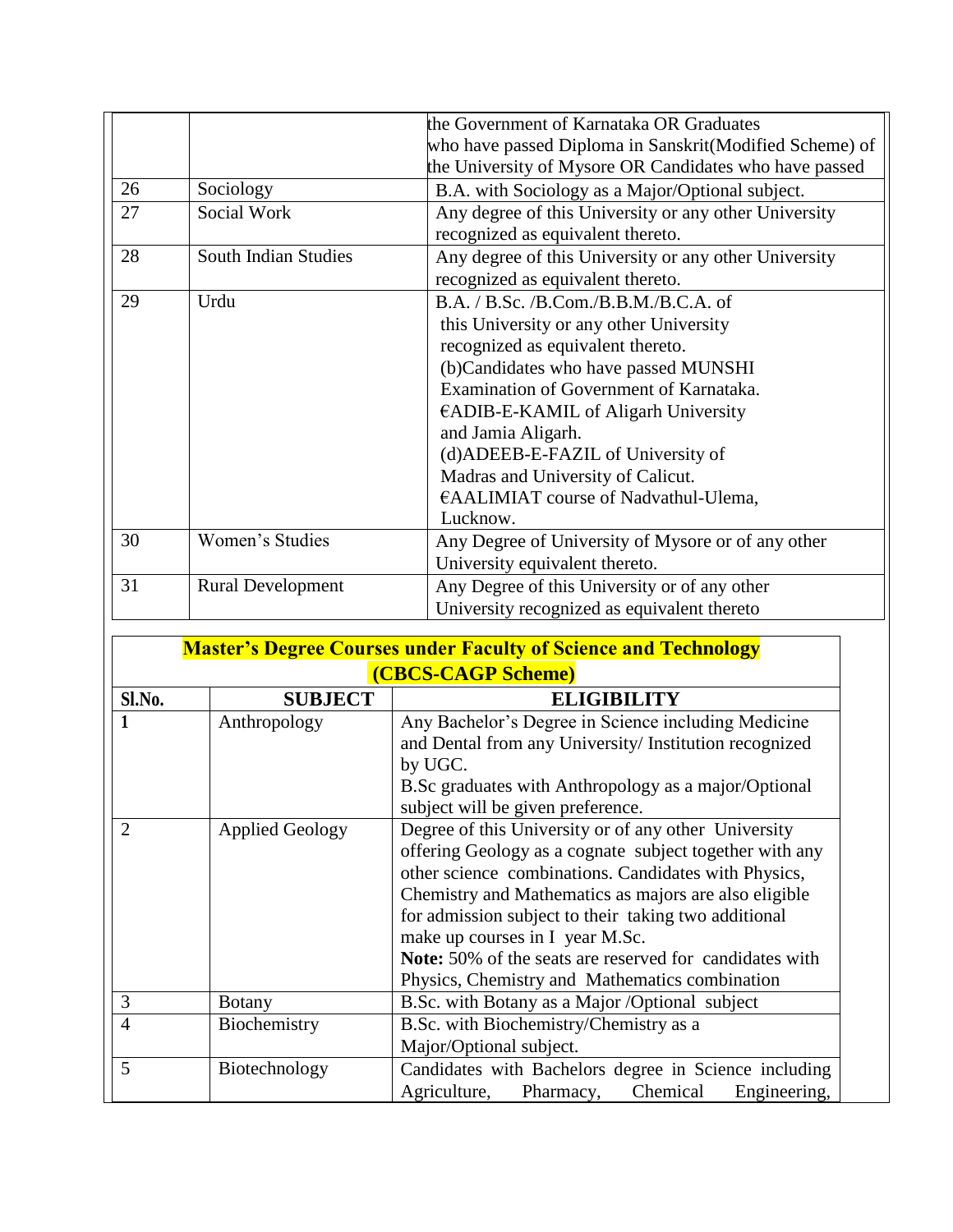|        |                                            | Medicine, Veterinary, Dairy, Fisheries, Horticulture,<br>from<br>any University<br>Forestry<br>recognized<br>by<br>UGC/ICAR/AICTE/ Medical Council with an aggregate<br>minimum of 55% marks.<br><b>Note:</b> A list of 10 selected candidates will be provided by<br>the coordinator of All India Entrance Examination<br>conducted by the Jawaharlal Nehru University and the<br>remaining 06 seats will be filled up as per University of<br>Mysore regulations. In addition to the above, 5 candidates<br>will be filled under UNESCO-RCB Sponsoring Scheme.                                                                                                                  |
|--------|--------------------------------------------|-----------------------------------------------------------------------------------------------------------------------------------------------------------------------------------------------------------------------------------------------------------------------------------------------------------------------------------------------------------------------------------------------------------------------------------------------------------------------------------------------------------------------------------------------------------------------------------------------------------------------------------------------------------------------------------|
| 6      | Chemistry                                  | B.Sc. with Chemistry as one of the Major/Optional<br>subject, provided the candidate has studied Mathematics<br>as one of the optional subject in the Two Year P.U.C. or<br>equivalent.                                                                                                                                                                                                                                                                                                                                                                                                                                                                                           |
| $\tau$ | Criminology and<br><b>Forensic Science</b> | Degree in Criminology / Criminology and Forensic<br>Science /Forensic Science/L.L.B Degree in Science in<br>any specialization.                                                                                                                                                                                                                                                                                                                                                                                                                                                                                                                                                   |
| 8      | M.C.A. through KEA                         | As stipulated by Visvesvaraya Technological University,                                                                                                                                                                                                                                                                                                                                                                                                                                                                                                                                                                                                                           |
| 9      | (6 Semesters)<br>Electronics               | Belgaum.<br>(a) Candidates with Electronics as an optional subject or<br>as a single full subject in B.Sc. with a minimum of<br>45% for SC/ST/Cat-I candidates).<br>(b) Candidates with Physics / Mathematics / Computer<br>Science / Computer Application as an optional<br>subject in B.Sc. with minimum of 45% (40% for<br>SC/ST/Cat-I candidates).<br>(c) Candidates with BE/ B.Tech degree in Electronics<br>/Communication/Electrical Instrumentation /Related<br>equivalent branches with a minimum of 45% (40%<br>for SC/ST/Cat-I candidates)                                                                                                                             |
| 10     | Food Science and<br>Nutrition              | B.Sc., - Cognate subjects: Home Science/any one of the<br>following subjects as one option at BSc- Food Science<br>and Nutrition/Human Nutrition and Dietetics/Clinical<br>Nutrition and Dietetics/Food Science and Quality<br>Control and from Medical and Para-medical courses<br>(MBBS, BSc- Nursing, BSc- Yoga and Naturopathy) are<br>eligible to apply.<br>Candidates<br>from<br>Non-cognate<br>subjects<br>viz.,<br>Biochemistry as major are also eligible to apply.<br>Preference at every stage of seat allocation will be given<br>to students who have studied COGNATE subjects. If<br>seats fall vacant applicants from Non-cognate subjects<br>shall be considered. |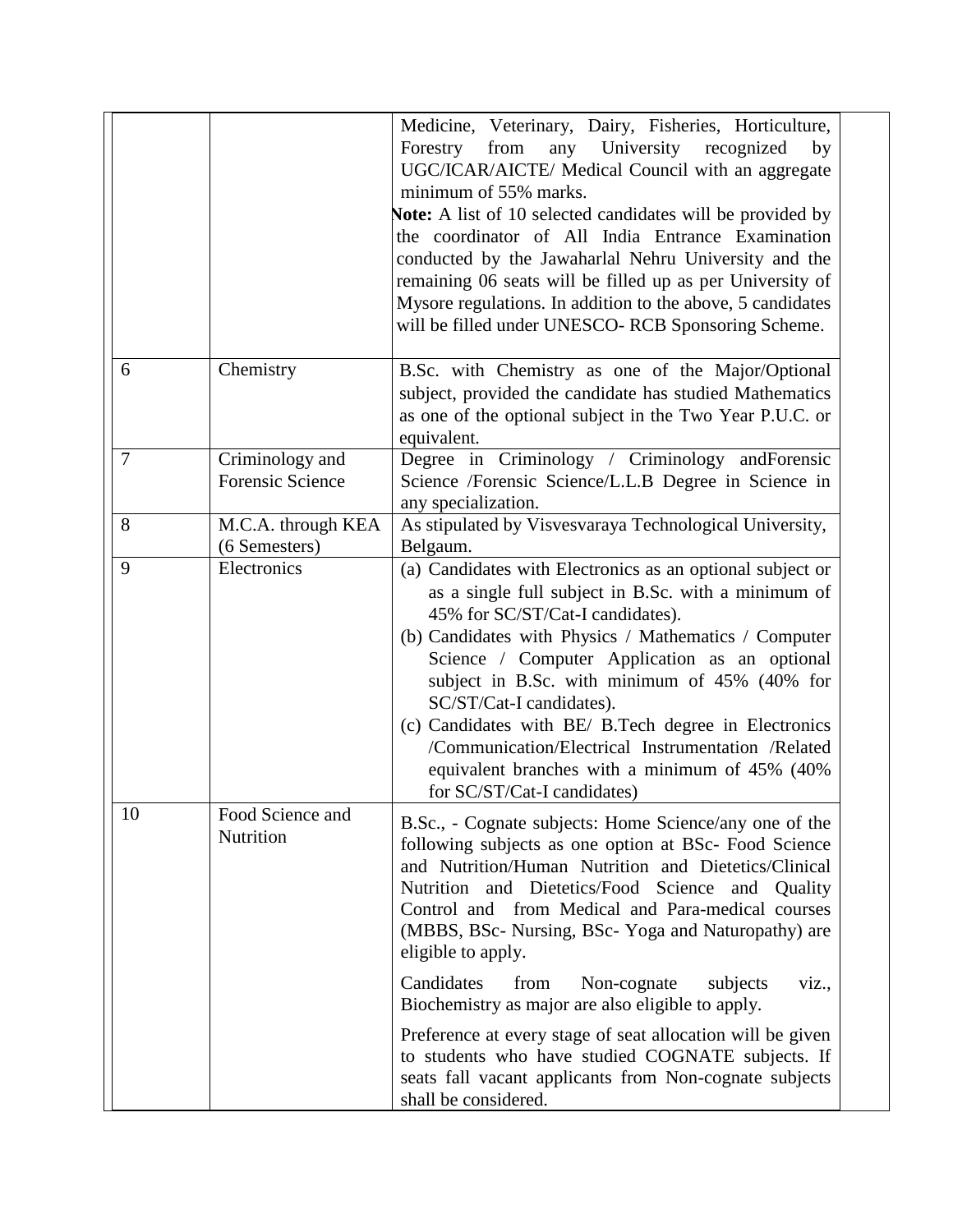| 11 | Genetics and<br>Genomics                                                      | Candidates with cognate subjects are eligible to opt for<br>specialization in CND from $2nd$ semester onwards in the<br>program, while others will continue with Food Science<br>and Nutrition<br>Any Bachelor Degree in Life Science including<br>Medicine, Pharmacy, Dental, B.E. in Biotechnology,<br>Agriculture and Veterinary Sciences from any<br>University/Institution recognized by                                                                                                                                                                                                                                                                                                                                                                           |
|----|-------------------------------------------------------------------------------|-------------------------------------------------------------------------------------------------------------------------------------------------------------------------------------------------------------------------------------------------------------------------------------------------------------------------------------------------------------------------------------------------------------------------------------------------------------------------------------------------------------------------------------------------------------------------------------------------------------------------------------------------------------------------------------------------------------------------------------------------------------------------|
| 12 | Geography                                                                     | UGC/ICAR/AICTE/Medical Council.<br>B.A. / B.Sc. with Geography as a major/optional subject                                                                                                                                                                                                                                                                                                                                                                                                                                                                                                                                                                                                                                                                              |
| 13 | Geographical<br>Information<br>System (GIS)<br>for Sustainable<br>Development | Degree or equivalent from a recognize college University<br>/ Tertiary Educational Institution, in Geography/any<br>Social Science with Statistics or Mathematics at Junior<br>College<br>Level, Engineering, Cartography, Surveying,<br>Sciences, or in<br>Applied<br>relevant<br>Planning,<br>a<br>Environmental, Biological or<br>Agricultural Sciences, with at least 45% marks (40% for<br>SC/ ST/Cat-I candidates). A maximum of 5 sponsored<br>candidates<br>from<br>City/Municipal<br>Corporation,<br>Authorities,<br>Metropolitan<br>Development<br>Urban<br>Development Authorities, Rural Development Agencies,<br>Slum Clearance and Pollution Control Board, Water and<br>Drainage Boards, Survey and Land Records and Non-<br>Governmental Organizations. |
| 14 | Geology                                                                       | B.Sc. with Geology as a Major / Optional subject.                                                                                                                                                                                                                                                                                                                                                                                                                                                                                                                                                                                                                                                                                                                       |
| 15 | Human<br>Development                                                          | <b>Cognate subjects:</b> B.Sc. in Home Science/ Family and<br>community Science with<br>specialization /Integrated<br>/Composite; B.Sc./B.A. Human Development/Child<br>Development/Home Science specialization/ Composite<br>or one optional are eligible to apply for Master degree<br>program in Human Development.<br>B.Sc. in Care and Welfare as a composite/ one optional<br>are also eligible to apply                                                                                                                                                                                                                                                                                                                                                          |
|    |                                                                               | Non-cognate: B.Sc./B.A. in Psychology / Anthropology<br>Sociology/ Social Work/ Food<br>Science<br>and<br>Nutrition/Clinical<br>Nutrition and<br>Dietetics/ Family<br>Resource Management/ Zoology/ Nursing/Speech and<br>Hearing/Special Education/Special Education<br>and<br>Rehabilitation as specialization /composite/one optional<br>are also eligible to apply for M.Sc. Human Development<br>program.<br>B.Sc. Physiotherapy as a composite/one optional are also<br>eligible to apply<br>The students of above mentioned Cognate and Non-                                                                                                                                                                                                                     |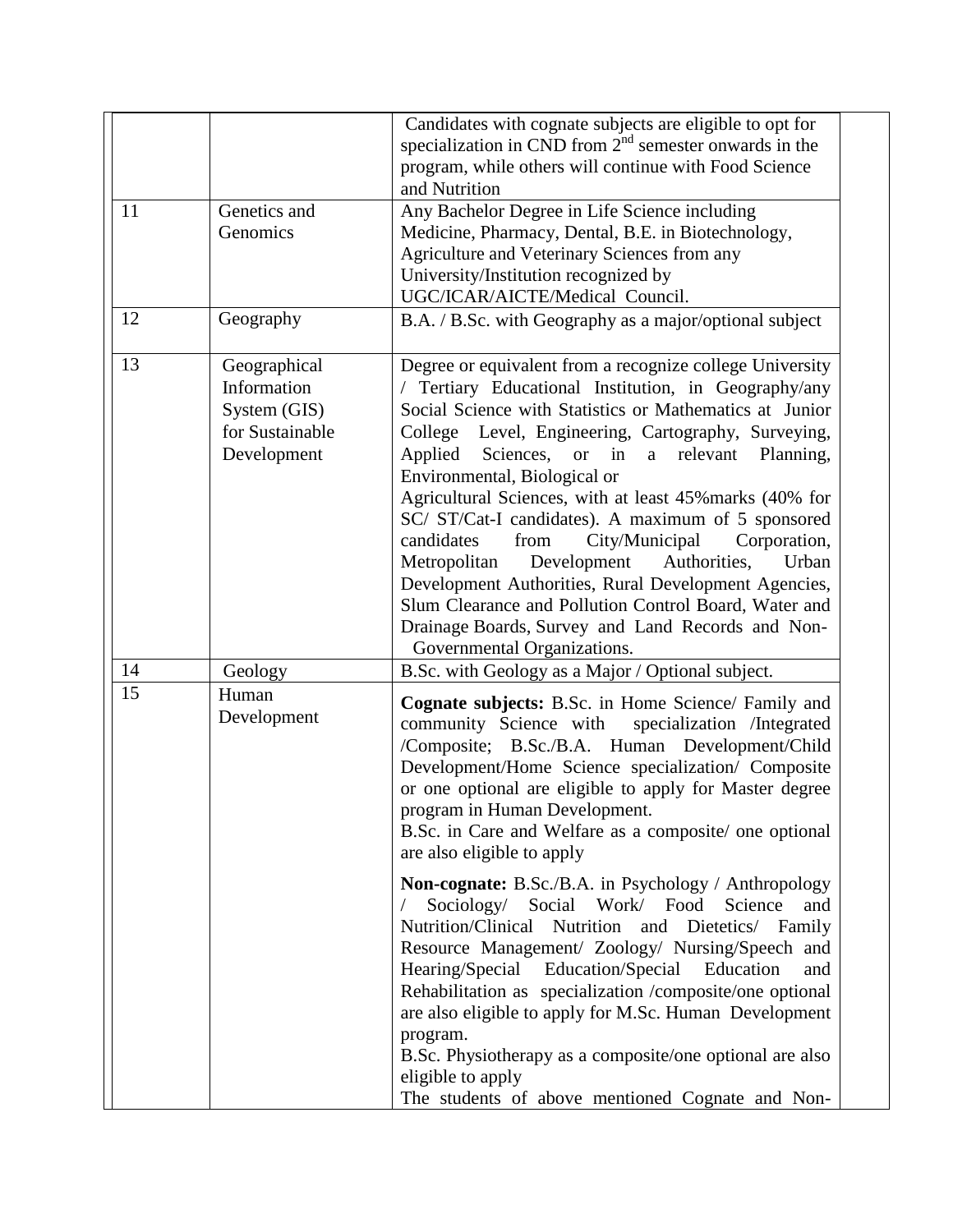|    |                                  | cognate subjects must clear an entrance examination       |
|----|----------------------------------|-----------------------------------------------------------|
|    |                                  | either in Human Development or in their respective non-   |
|    |                                  | cognate subjects conducted by the University of Mysore    |
|    |                                  | to seek admission to M.Sc. Human Development              |
|    |                                  | Program preference at every stage of seat allocation will |
|    |                                  | be given to students who have studied COGNATE             |
|    |                                  | subjects. If seats fall vacant, applicants from Non-      |
|    |                                  | cognate subjects shall be considered.                     |
| 16 | M.L.I.Sc. (Master                | Any Bachelor's degree of this University or of other      |
|    | of Lib. and Inf. Sc.)            | Universities considered as equivalent thereto.            |
|    |                                  |                                                           |
| 17 | $\overline{M}$ .Sc. in Molecular | Students of Bachelors of Science degree from any UGC      |
|    | Biology.                         | recognized Universities with life science subjects are    |
|    |                                  | eligible. Students from professional degrees such as      |
|    |                                  | Pharmacy, Dental, Agriculture, Medicine, Veterinary,      |
|    |                                  | Engineering with Life Science are also eligible. Students |
|    |                                  | from Foreign National degree will apply through           |
|    |                                  | equivalence committee. Minimum percentage of marks is     |
|    |                                  | as prescribed by the University of Mysore regulations for |
|    |                                  | admission.                                                |
| 18 | M.Sc. Tech.                      | The candidates who have passed B.Sc. with Computer        |
|    | in Computer                      | Science / Computer Application as an Optional with 50%    |
|    | Science                          | marks in cognate subject. (5% relaxation in case of SC,   |
|    | (6 Semesters)                    | ST and Cat. I candidates). Candidates should have         |
|    |                                  | studied Mathematics as a major or a minor subject in      |
|    |                                  | their B.Sc. Degree.                                       |
|    |                                  | Note:                                                     |
|    |                                  | A student will get a degree entitled M.Sc.<br>(i)         |
|    |                                  | Computer Science, if he/she opts to exit from the course  |
|    |                                  | at the end of the $4th$ semester.                         |
|    |                                  | A student who obtains M.Sc. Computer Science<br>(ii)      |
|    |                                  | degree cannot re-register to continue for M.Sc. Tech. in  |
|    |                                  | Computer Science.                                         |
| 19 | M.Tech. in Urban                 | Engineering/<br><b>Bachelor</b><br>Civil<br>degree<br>in  |
|    | and Regional                     | Architecture/Physical Planning /AMIE Grade-IA/Master      |
|    | Planning                         | Degree<br>in                                              |
|    | (M.Tech. URP)                    | Geography/Economics/Sociology/Sponsored/deputed           |
|    |                                  | Candidates from Government/Semi-Government /Quasi         |
|    |                                  |                                                           |
|    |                                  | Government/College/Department<br>teachers<br>sponsored    |
|    |                                  | from Engineering Colleges with any one of the above       |
|    |                                  | said qualifications with a minimum of 2 years of working  |
|    |                                  | experience are also eligible for admission under the      |
|    |                                  | quota reserved for them.                                  |
| 20 | Mathematics                      | B.Sc. with Mathematics as Major / Optional subject. OR    |
|    |                                  | B.Sc.Ed. degree of Regional Institute of Education with   |
|    |                                  | Mathematics as a special subject.                         |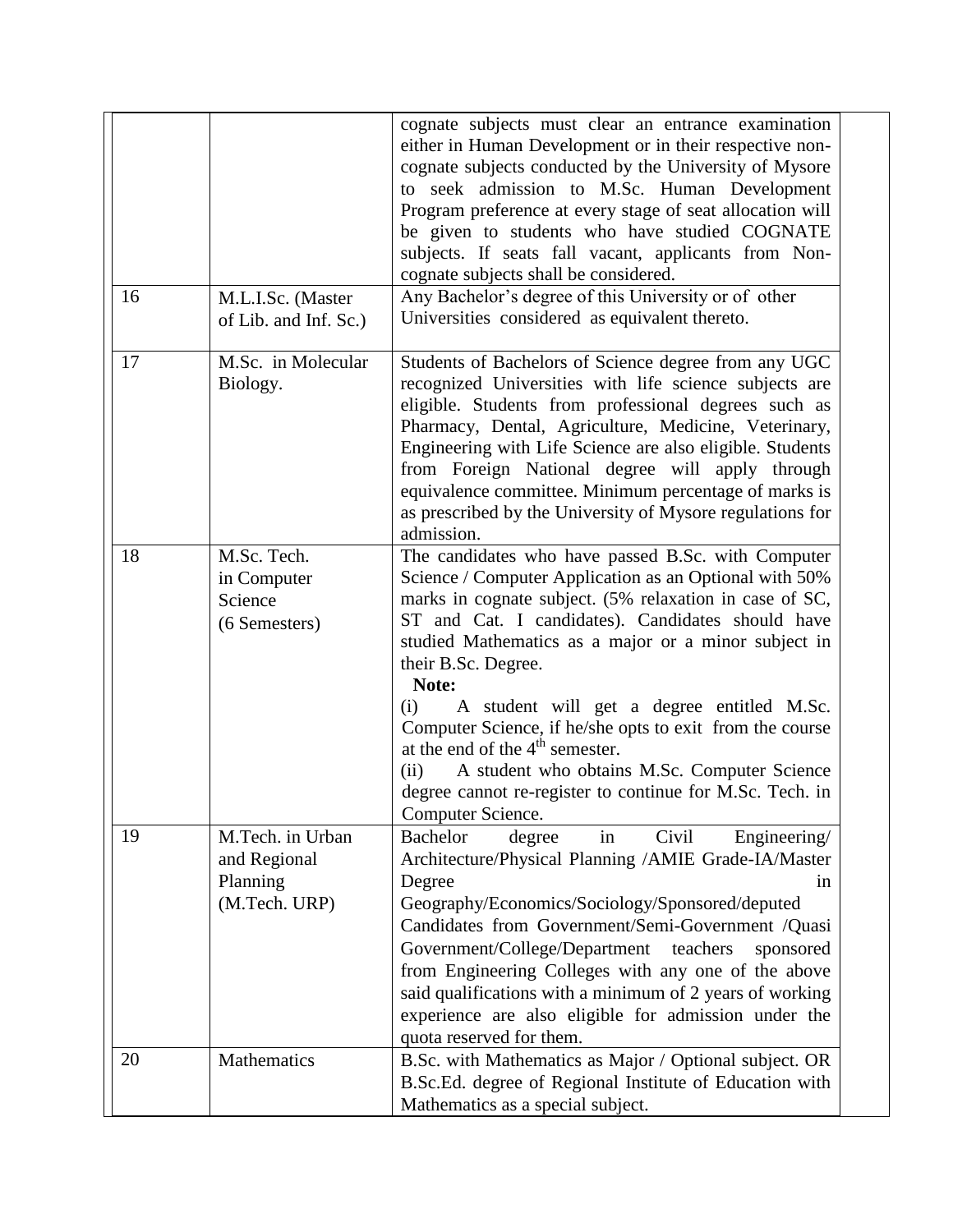| 21 | Microbiology            | B.Sc. with Microbiology as one of the Major/Optional        |
|----|-------------------------|-------------------------------------------------------------|
|    |                         | subjects from University of Mysore or any other             |
|    |                         | University equivalent thereto.                              |
| 22 | Organic Chemistry       | B.Sc. with Chemistry as one of the Optionals, provided      |
|    |                         | the candidate has studied Mathematics as one of the         |
|    |                         | optionals in two year P.U.C. or equivalent.                 |
| 23 | Physics                 | B.Sc. with Physics and Mathematics as Major/ Optional       |
|    |                         | subjects or B.Sc.Ed. degree of Regional Institute of        |
|    |                         | Education with Physics as a special subject.                |
|    |                         |                                                             |
| 24 | Polymer Science         | B.Sc. Degree with Chemistry/ Polymer chemistry/Bio-         |
|    |                         | chemistry as one of the optional subject with minimum       |
|    |                         | of 45% marks for general merit (GM) Candidates and          |
|    |                         | 40% for SC/ST Candidates or                                 |
|    |                         | B.Sc. (Hons.) in Polymer Science or B.Sc. with PG           |
|    |                         | diploma in Plastic Processing and testing (PGD-PPD) of      |
|    |                         | CIPET or B.E. with PG diploma in plastic Engineering        |
|    |                         | (PGD-PE) of CIPET                                           |
| 25 | Psychology              | B.A. / B.Sc. with Psychology as a Major or Optional         |
|    |                         | subject OR M.Ed. or B.Sc./M.Sc.(Speech and Hearing)         |
|    |                         | with 60% in Psychology.                                     |
| 26 | Sericulture and         | B.Sc. with Sericulture as one of the cognate subjects of    |
|    | Seri-Biotechnology      | the study or any Life Science/Biological Science            |
|    |                         | /Agricultural Science subjects.                             |
| 27 | <b>Statistics</b>       | B.Sc. with Statistics and Mathematics as Major/ Optional    |
|    |                         | subjects OR B.Sc. in Mathematics as Major with 60% of       |
|    |                         | marks.                                                      |
| 28 | <b>Sugar Technology</b> | B.Sc. with Chemistry/Bio-Chemistry as one of the            |
|    |                         | Optional subjects with Physics and Mathematics at the       |
|    |                         | <b>PUC</b><br>level/B.Sc. (Agriculture) / B.E. (Mechanical  |
|    |                         | /Electrical / Instrumentation/ Electronics/ Chemical) with  |
|    |                         | 45% marks for GM and 40% marks for SC/ST/ Cat-I.            |
| 29 | Zoology                 | B.Sc. Degree with Zoology as a Major /Optional subject      |
|    |                         | or B.Sc. Ed. with C.B.Z.(RIE Scheme) or equivalent.         |
| 30 | M.S. Animation          | 50% of seat allotted to B.A./B.Com. with one Computer       |
|    | at CIST MGM             | Science subject and 50% seat allotted for B.Sc. degree      |
|    |                         | with Computer Science/Any Degree with Diploma in            |
|    |                         | Computer Application/BFA/B.Visual Communication             |
|    |                         | /BCA/B.Tech./B.E. in any discipline with minimum of         |
|    |                         | 45% marks in aggregate (40% in case of SC/ST and Cat-       |
|    |                         | I). The selection of the candidates for this course will be |
|    |                         | based on an entrance test in accordance with University     |
|    |                         | Advertisement.                                              |
| 31 | M.Sc. (IT)              | B.Sc.degree with Computer Science or Mathematics as         |
|    | at CIST, MGM            | one of the Optional/Any degree with Diploma in              |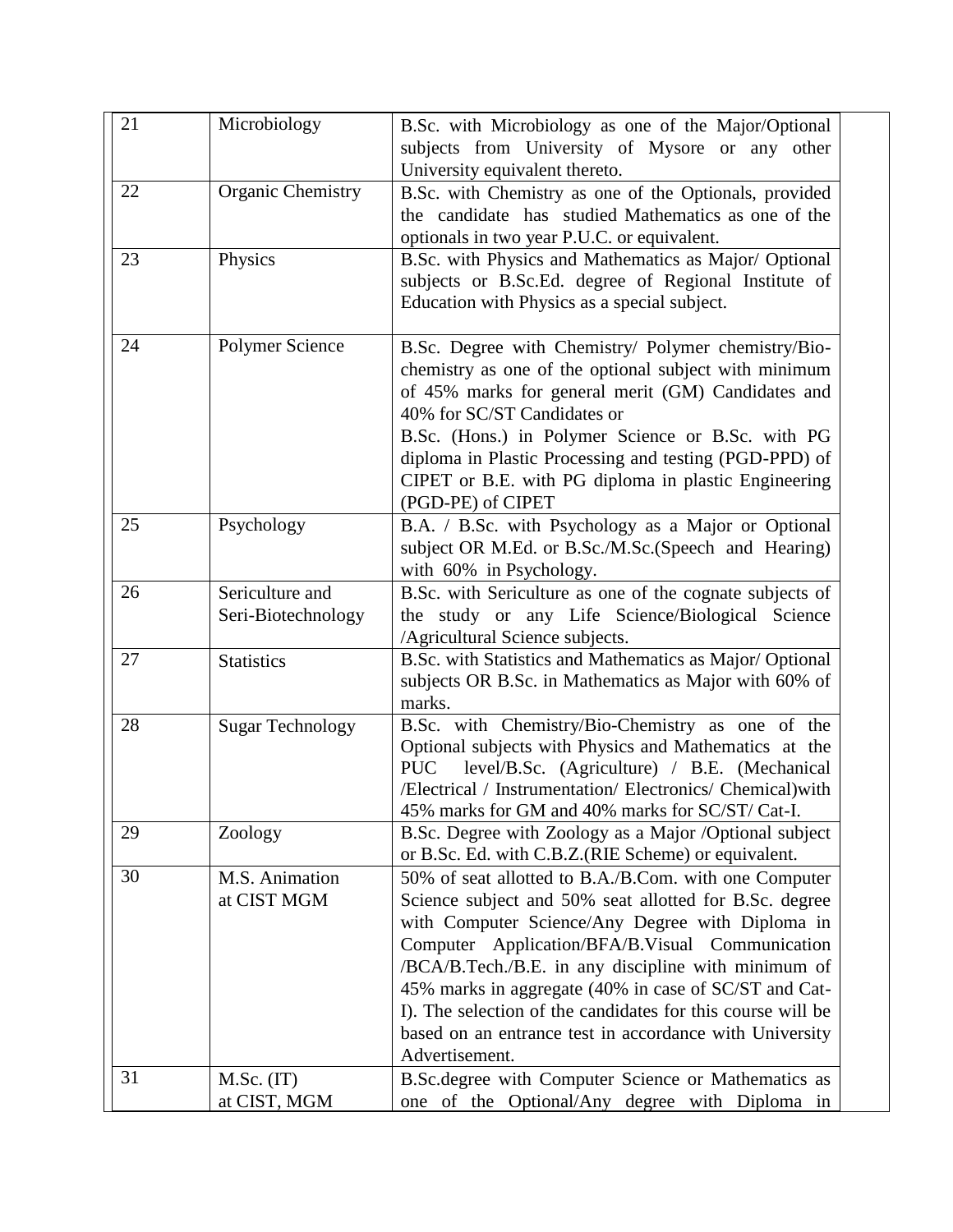|                                    |                                 | Computer                                                                                                                                                              |
|------------------------------------|---------------------------------|-----------------------------------------------------------------------------------------------------------------------------------------------------------------------|
|                                    |                                 | Application/PGDSD/PGDMT/B.C.A/B.Tech/B.E. in any                                                                                                                      |
|                                    |                                 | discipline with minimum of 45% marks in aggregate                                                                                                                     |
|                                    |                                 | (40% in case of SC/ST and Cat-I. The Selection of the                                                                                                                 |
|                                    |                                 | candidates for this Course will be based on an entrance                                                                                                               |
|                                    |                                 | test in accordance with University advertisement.                                                                                                                     |
| 32                                 | M.Tech. in Materials<br>Science | A pass in B.Sc. (Physics, Chemistry, Geology Polymer,<br>Biochemistry, Biotechnology, Microbiology, Botany,<br>Zoology, Environ-mental Science, Sericulture, Computer |
|                                    |                                 | Science, Food Science, Mathematics, Statistics, Forensic                                                                                                              |
|                                    |                                 | Science) (3 Years coursework with an option to exit after                                                                                                             |
|                                    |                                 | 2 years with M.Sc. Degree.), OR A pass in B.E. / MBBS                                                                                                                 |
|                                    |                                 | / B.Tech / B.Pharma / BDS / B.Sc. (Ag) (anybranch)                                                                                                                    |
|                                    |                                 | M.Sc. (Physics, Chemistry, Geology, Polymer,                                                                                                                          |
|                                    |                                 | Biochemistry, Biotechnology, Microbiology, Botany,                                                                                                                    |
|                                    |                                 | Zoology, Environmental Science, Sericulture, Computer                                                                                                                 |
|                                    |                                 | Science, Food Science, Mathematics, Statistics, Forensic                                                                                                              |
|                                    |                                 | Science, Nanotechnology) (duration 2 years). The                                                                                                                      |
|                                    |                                 | admission is done on all India basis and purely based on                                                                                                              |
|                                    |                                 | the marks obtained in the entrance exam.                                                                                                                              |
| 33<br><b>Environmental Science</b> |                                 | Any science graduate with at least 50% marks (at least                                                                                                                |
|                                    |                                 | 45% marks in case of SC/ST/Cat-I candidates).                                                                                                                         |

#### **Master's Degree Course under Faculty of Commerce (CBCS-CAGP Scheme)**

| Sl.No.         | <b>Subject</b>                        | <b>Eligibility for Admission</b>                                                                                                                                                                                                                                                                                                                                           |
|----------------|---------------------------------------|----------------------------------------------------------------------------------------------------------------------------------------------------------------------------------------------------------------------------------------------------------------------------------------------------------------------------------------------------------------------------|
|                | M.Com                                 | B.Com/BBM/BBA from University of Mysore or<br>any other University considered as equivalent<br>thereto with 45% aggregate marks in General. A<br>relaxation of 5% is available for SC/ST/Cat-I<br>candidates.                                                                                                                                                              |
| $\overline{2}$ | M.Com (Financial Services)            | B.Com/B.B.M/B.B.A from University of Mysore<br>or any other University considered as equivalent<br>thereto with 45% aggregate marks in General. A<br>relaxation of 5% is available for SC/ST/Cat-I<br>candidates                                                                                                                                                           |
| 3              | <b>MBA</b> (Agri Business Management) | The graduates in Commerce/Business Management<br>and Business Administration (B.Com/BBM/<br>BBA),<br>B.Sc., in Agriculture/Horticulture/Animal<br>Husbandry/Agricultural Marketing/Agricultural<br>Economics/Dairy Science/Veterinary Science/<br>Fisheries/Food and Nutrition, Sericulture, Food<br>Technology, Agricultural Engineering, Agricultural<br>Bio-Technology. |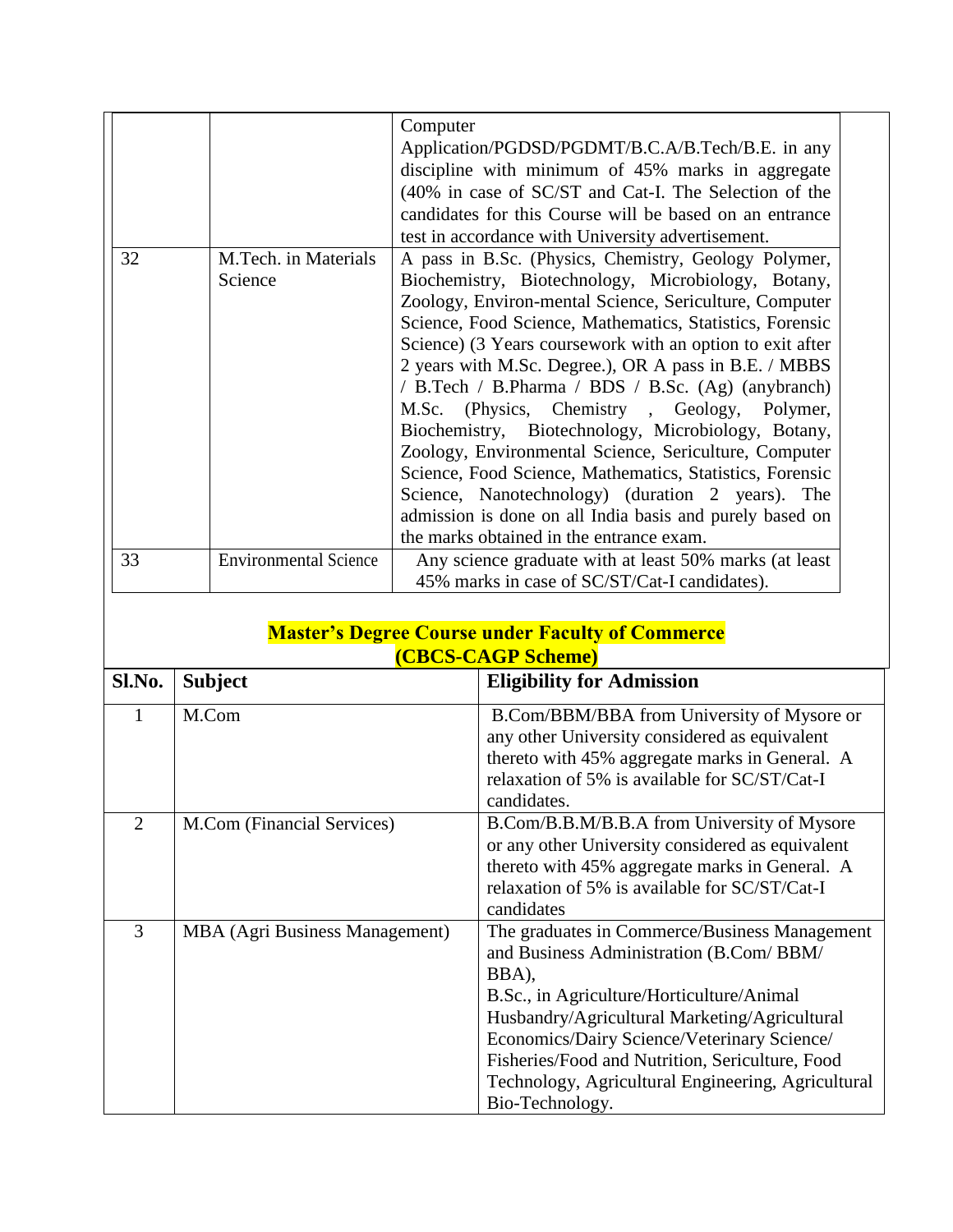|                |                               | B.A in Economics/or equivalent degree from any<br>Indian/Foreign Universities<br><b>Note:</b> Deputed candidates possessing a degree are<br>also eligible (10 seats for deputed candidates and 5)<br>seats for overseas students) |  |
|----------------|-------------------------------|-----------------------------------------------------------------------------------------------------------------------------------------------------------------------------------------------------------------------------------|--|
|                |                               |                                                                                                                                                                                                                                   |  |
| $\overline{A}$ | MBA through Karnataka         | Any graduate or postgraduate in Arts, Science,                                                                                                                                                                                    |  |
|                | <b>Examination Authority.</b> | Commerce, Business Management /Administration,                                                                                                                                                                                    |  |
|                |                               | Allied sciences, Engineering and Technology, Medical                                                                                                                                                                              |  |
|                |                               | Sciences of this university or from any other university                                                                                                                                                                          |  |
|                |                               | considered equivalent there to shall be eligible for                                                                                                                                                                              |  |
|                |                               | admission to the course. Further, the applicant shall                                                                                                                                                                             |  |
|                |                               | have a minimum of 50% in the qualifying examination.                                                                                                                                                                              |  |

| $\frac{1}{1000}$ a numerical of $\frac{1}{20}$ of the distribution of $\frac{1}{1000}$ |
|----------------------------------------------------------------------------------------|
| A relaxation of 5% is available for SC/ST and Cat-I                                    |
| candidates. Selection of candidates to the course shall                                |
| be done as per rules of the University and Government                                  |
| of Karnataka.                                                                          |
|                                                                                        |

# **Master's Degree Course under Faculty of Education (CBCS-CAGP Scheme)**

| Sl. No           | Name   | Eligibility                                                                                                                                                                                                                                                                                                                                                                                                                                                    |
|------------------|--------|----------------------------------------------------------------------------------------------------------------------------------------------------------------------------------------------------------------------------------------------------------------------------------------------------------------------------------------------------------------------------------------------------------------------------------------------------------------|
|                  | M.Ed   | a) Candidates seeking admission to M.Ed programme should have<br>obtained at least 50% marks or an equivalent grade in the following<br>programmes: i) B.Ed ii) B.A.B.Ed, B.Sc.B.Ed iii) B.El.Ed. iv) D.El.Ed.<br>with an undergraduate degree (with 50% marks in each) b) Reservation<br>and relaxation for SC/ST/OBC/PWD and other applicable categories shall<br>be as per the rules of the Central Government/State Government<br>whichever is applicable. |
| $\overline{2}$ . | M.P.Ed | a) Bachelor of Physical Education (B.P.Ed) or equivalent with at least<br>50% marks. Or Bachelor of Science (B.Sc) in Health and Physical<br>Education with at least 50% marks. b) The reservation in seats and<br>relaxation in the qualifying marks for SC/ST/OBC/PWD and other<br>categories shall be as per the rules of the Central Government/State<br>Government whichever is applicable.                                                               |

| <b>Master's Degree Courses under Faculty of Law</b><br>(CBCS-CAGP Scheme) |                                                        |  |
|---------------------------------------------------------------------------|--------------------------------------------------------|--|
| <b>SI. No.   SUBJECT</b>                                                  | <b>ELIGIBILITY</b>                                     |  |
| L.L.M.                                                                    | B.L. / L.L.B. (3 years / 5 years) of the University of |  |
| (Constitutional)                                                          | Mysore or from any other University recognized as      |  |
| Law/International                                                         | equivalent thereto.                                    |  |
| Law)Business and Trade Law)                                               |                                                        |  |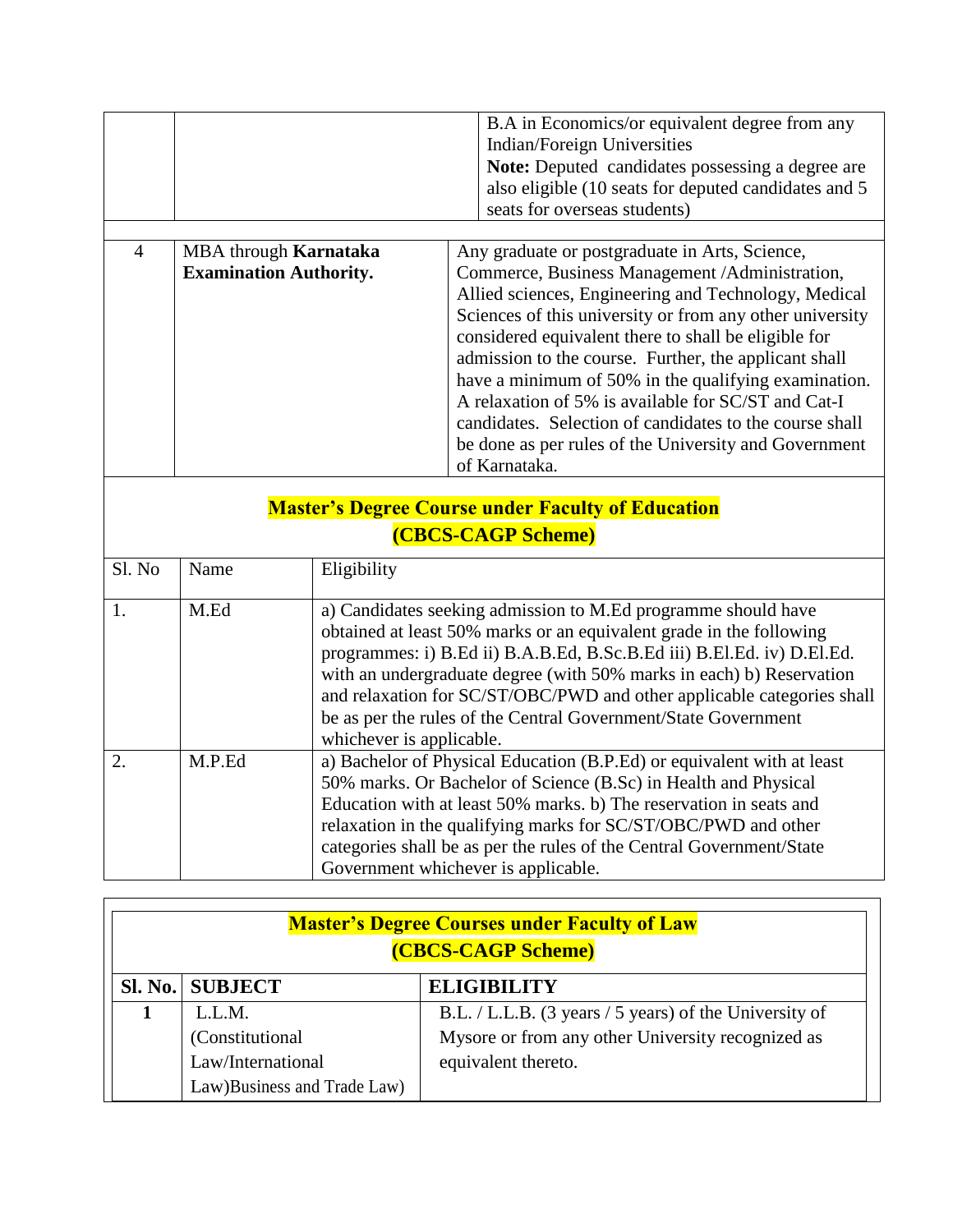| $\overline{2}$ | B.A.LLB., and B.Com.    | P.U.C. $(10+2)$ with Minimum 45% marks $(40\%$ for                    |
|----------------|-------------------------|-----------------------------------------------------------------------|
|                | <b>LLB</b>              | SC/ST and 42% for OBC candidates).                                    |
|                | (Five Years integrated) | (a) A candidate seeking admission to the B.A.LL.B., and               |
|                | course)                 | B.Com LL.B., Degree Course shall have passed the Pre-                 |
|                |                         | University Course or Higher Secondary<br>School                       |
|                |                         | Examination $(10+2)$<br>system<br>equivalent<br><b>or</b><br>an       |
|                |                         | examination such as $11+1$ from a recognized Board,                   |
|                |                         | Institution or University of India or from a foreign                  |
|                |                         | institution or foreign university recognized as equivalent            |
|                |                         | thereto securing in the aggregate, marks not less than                |
|                |                         | 45% (in case of SC/ST 40% and OBC 42% of the total                    |
|                |                         | marks).                                                               |
|                |                         | (b) If a candidate has obtained $44.5 %$ or 39.5 % or                 |
|                |                         | 41.5% in case the candidate belongs to the General                    |
|                |                         | category/ SC/ST/OBC it shall be rounded off to 45%. or                |
|                |                         | 40% or 42% respectively.                                              |
|                |                         | (c) The maximum age limit for admission incase of                     |
|                |                         | students belongs to the General category is 20 years as               |
|                |                         | on 1 <sup>st</sup> June of the year of admission. In case of students |
|                |                         | belonging to SC/ST, the maximum age limit shall be 22                 |
|                |                         | years as on 1 <sup>st</sup> June of the year of admission. However,   |
|                |                         | the restriction on age shall not be applicable to foreign             |
|                |                         | nationals.                                                            |
|                |                         | (d) In case of foreign nationals, the candidate must have             |
|                |                         | studied English language as one of the compulsory                     |
|                |                         | subject in 10+2 or equivalent higher Secondary School                 |
|                |                         | Examination by obtaining grade or marks equivalent to                 |
|                |                         | 45 % in aggregate as determined by the Equivalence                    |
|                |                         | Committee. The Admission Committee may conduct an                     |
|                |                         | English language competence test if required. On the                  |
|                |                         | basis of requisite English language standard, the                     |
|                |                         | candidate will be provisionally admitted.                             |
|                |                         | (e) The intake for the course shall be 60 (sixty) in each             |
|                |                         | and 10 seats for foreign nationals in each<br>section                 |
|                |                         | section.                                                              |
|                |                         | (f) Reservation of seats in admission for SC/ST and                   |
|                |                         | Other Backward Classes (OBC) as contemplated by the                   |
|                |                         | Government of Karnataka and followed by the                           |
|                |                         | University. In the event of non availability of the SC/ST             |
|                |                         | and Other Backward Classes candidates, the students                   |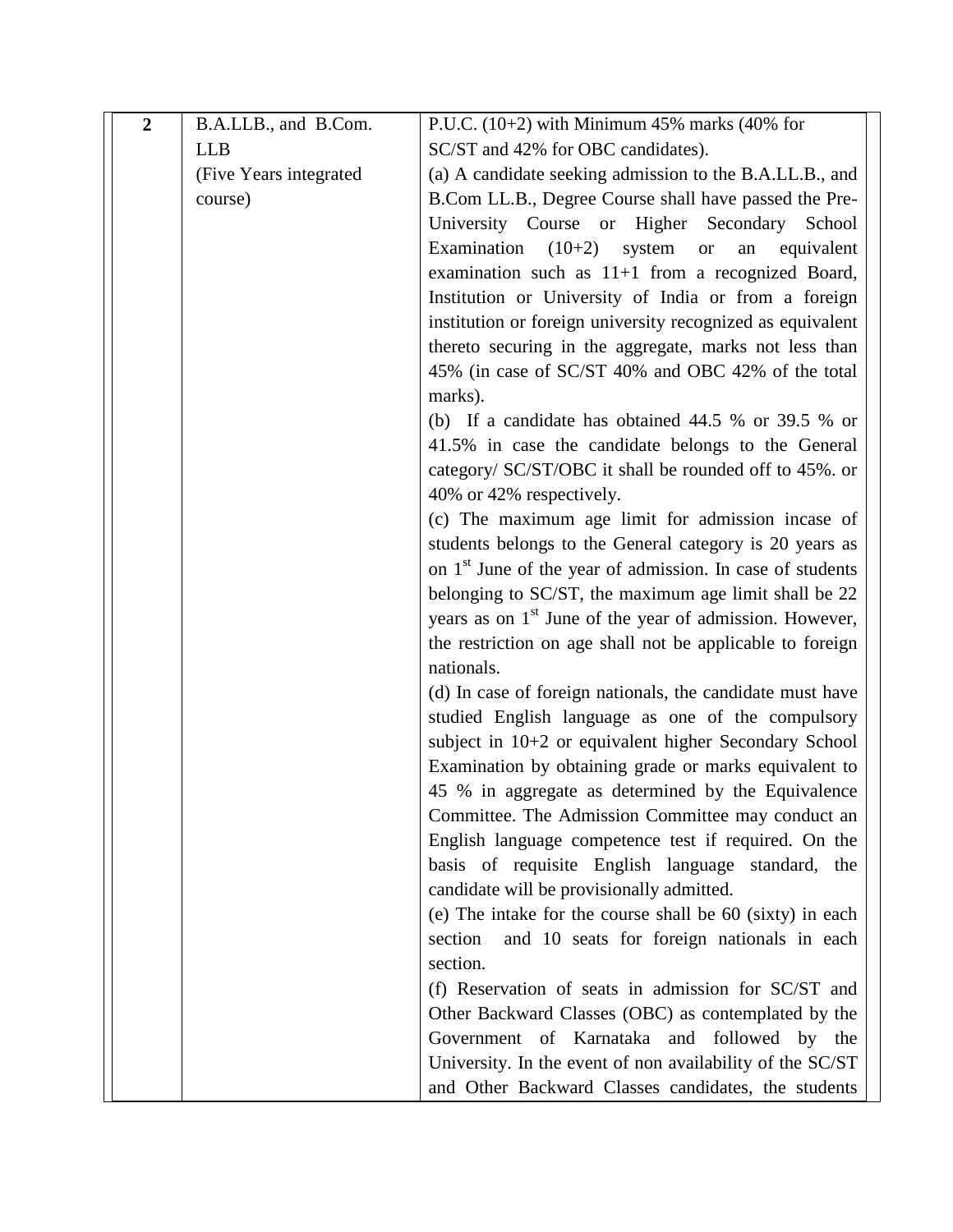|  | from General Category or foreign students may be                       |
|--|------------------------------------------------------------------------|
|  | admitted.                                                              |
|  | (g) There shall be no lateral entry or exit. However,                  |
|  | transfer from similar programme of other Universities to               |
|  | the $3rd$ , $5th$ , $7th$ and $9th$ semester is permissible subject to |
|  | the clearance of all the papers in the previous semester               |
|  | examinations.                                                          |
|  | Note: If the applications received are below the intake,               |
|  | there will be no entrance test for both B.A LL.B and                   |
|  | B.Com LL.B. courses.                                                   |
|  |                                                                        |

|                | <b>Diploma Courses - Scheme 'A' and Scheme 'B'</b> |                                                                                                                        |  |  |
|----------------|----------------------------------------------------|------------------------------------------------------------------------------------------------------------------------|--|--|
| Sl.No.         | <b>SUBJECT</b>                                     | <b>ELIGIBILITY</b>                                                                                                     |  |  |
| $\mathbf{1}$   | Arabic, Persian and                                | Certificate Course in concerned subjects.                                                                              |  |  |
|                | Urdu(DOS in English)                               |                                                                                                                        |  |  |
| $\overline{2}$ | <b>Cooperative Management</b>                      | Minimum of 50% marks in 10+2 or equivalent (45% in                                                                     |  |  |
|                |                                                    | case of SC/ST/Cat-I candidates).                                                                                       |  |  |
| $\overline{3}$ | Decentralization of                                | Minimum of 50% marks in $10+2$ or equivalent (45% in                                                                   |  |  |
|                | Planning and                                       | case of SC/ST/Cat-I candidates).                                                                                       |  |  |
|                | Panchayat Raj Institutions                         |                                                                                                                        |  |  |
| $\overline{4}$ | Human                                              | Minimum of 50% marks in $10+2$ or equivalent (45% in                                                                   |  |  |
|                | Development                                        | case of SC/ST/Cat-I candidates).                                                                                       |  |  |
| 5              | <b>Industrial Relations</b>                        | Minimum of 50% marks in $10+2$ or equivalent (45% in                                                                   |  |  |
|                |                                                    | case of SC/ST/Cat-I candidates).                                                                                       |  |  |
| 6              | Music                                              |                                                                                                                        |  |  |
|                | (Fine Arts College)                                | Pass in S.S.L.C.                                                                                                       |  |  |
| $\overline{7}$ | <b>Rural Reconstruction and</b>                    | Minimum of 50% marks in $10+2$ or equivalent (45% in                                                                   |  |  |
|                | Development                                        | case of SC/ST/Cat-I candidates).                                                                                       |  |  |
| 8              | High performance                                   | B.Sc. graduate with Mathematics as one of the major<br>$\bullet$                                                       |  |  |
|                | Computing (HPC)                                    | subject.                                                                                                               |  |  |
|                | (DoS in Computer                                   | Students pursuing post-graduation on regular basis can<br>$\bullet$                                                    |  |  |
|                | Science.)                                          | also apply                                                                                                             |  |  |
| 9              | Geographical Information                           | Working professionals with any graduate degree or<br>$\bullet$                                                         |  |  |
|                | system(GIS)                                        | higher from any recognised University or equivalent.                                                                   |  |  |
|                |                                                    | Students pursuing graduation (UG) or higher on regular<br>$\bullet$                                                    |  |  |
|                |                                                    | basis can also apply for the course.                                                                                   |  |  |
|                |                                                    | Admission eligibility is as per University of Mysore<br>$\bullet$                                                      |  |  |
| 10             | <b>Remote Sensing</b>                              | Working professionals with any graduate degree or<br>$\bullet$<br>higher from any recognised University or equivalent. |  |  |
|                |                                                    | Students pursuing graduation (UG) or higher on regular<br>$\bullet$                                                    |  |  |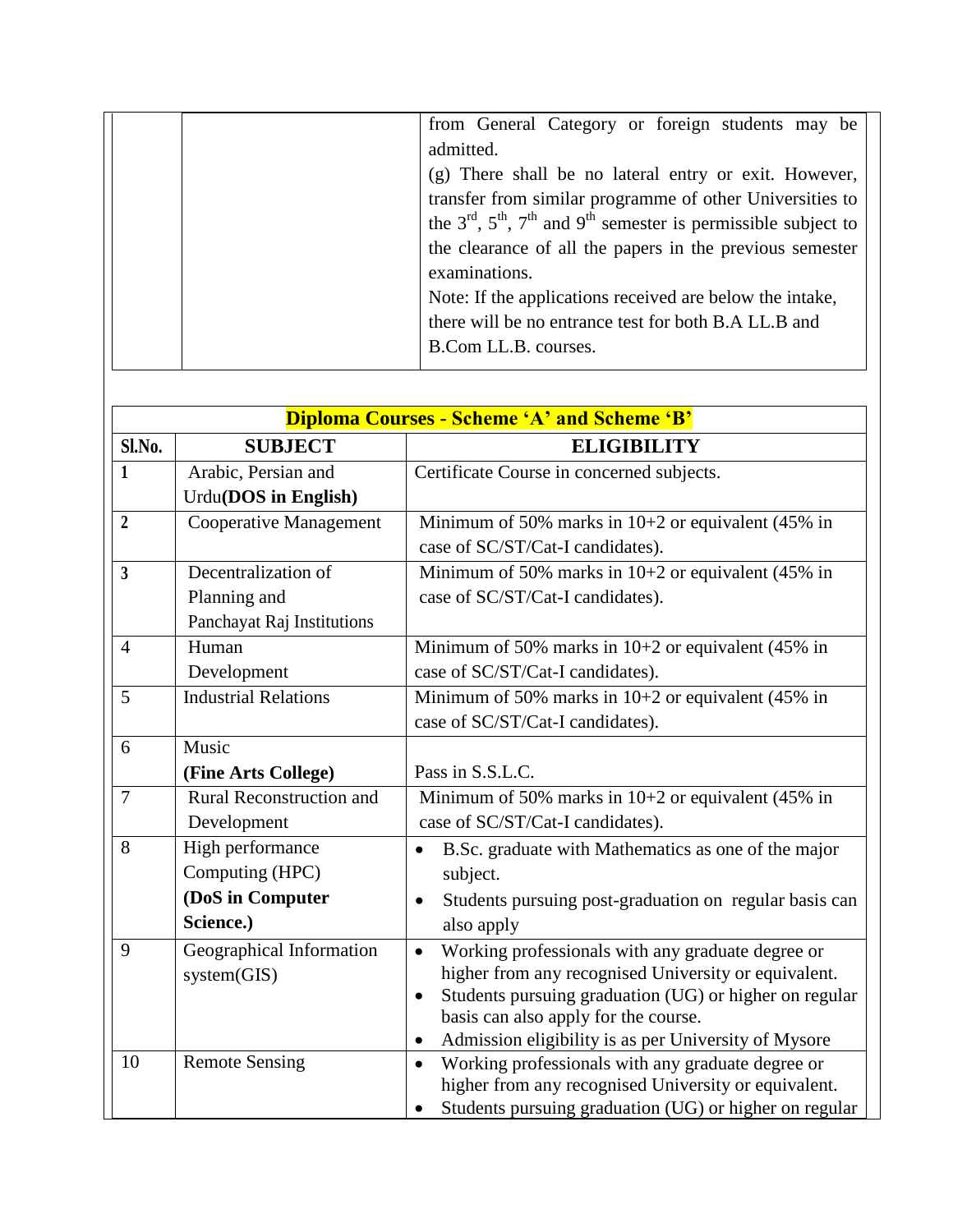|                                         | basis can also apply for the course.         |                                                                |
|-----------------------------------------|----------------------------------------------|----------------------------------------------------------------|
|                                         | <b>Diploma Courses- Scheme 'A' Only</b>      |                                                                |
| <b>Sl. No.</b>                          | <b>SUBJECT</b><br><b>ELIGIBILITY</b>         |                                                                |
| $\mathbf{1}$                            | <b>Gandhian Studies</b>                      | Pre-University Course                                          |
|                                         | (DoS in Gandhian                             | Note: Persons who do not possess Pre- University               |
|                                         | <b>Studies</b> )                             | qualification and are interested in studying the course are    |
|                                         |                                              | eligible to attend the course but will not be eligible for the |
|                                         |                                              | award of Diploma.                                              |
| $\overline{2}$                          | Kannada                                      |                                                                |
|                                         | (DOS in Kannada)                             | Certificate Course in Kannada.                                 |
| 3                                       | <b>Film Direction</b>                        | (a) Candidates should have passed Two-Year P.U.C. or 10        |
|                                         | (DOS in Journalism and                       | + 2 examination recognized as equivalent thereof OR A          |
|                                         | <b>Mass Communication</b> )                  | pass in S.S.L.C. /10th standard with a Diploma in              |
|                                         |                                              | Dramatics of the University of Mysore or any other             |
|                                         |                                              | qualification recognized as equivalent                         |
|                                         |                                              | thereto.                                                       |
|                                         |                                              | Candidates should be well-versed in speaking, writing and      |
|                                         |                                              | understanding Kannada<br>and<br>should<br>have<br>working      |
|                                         | knowledge of English.                        |                                                                |
| <b>Diploma Courses- Scheme 'B' Only</b> |                                              |                                                                |
| Sl. No.                                 | <b>SUBJECT</b>                               | <b>ELIGIBILITY</b>                                             |
| $\mathbf{1}$                            | Diploma<br>Course<br><sub>on</sub>           |                                                                |
|                                         |                                              |                                                                |
|                                         | <b>Quantitative Techniques</b>               | Students who have completed their Bachelor's Degree            |
|                                         | <b>Research</b><br>and<br><b>Methodology</b> | with Economics as one of the Cognate Subjects, B.Sc.,          |
|                                         | (Fully Self Finance                          | with Mathematics or Statistics as one of the Cognate           |
|                                         | scheme)                                      | Subjects in Bachelor's Programme, B.Com, BBM and               |
|                                         | duration of ONE YEAR*                        | Students with Masters' Degree in Social Science,               |
|                                         |                                              | Commerce and Management are eligible to purse this<br>Course.  |
| $\overline{2}$                          | Diploma<br>Course<br>on                      |                                                                |
|                                         | <b>Research</b><br>Methods,                  | Students who have completed their Bachelor's Degree            |
|                                         | <b>Econometrics</b><br>and                   | with Economics as one of the Cognate Subjects, B.Sc.,          |
|                                         | Statistical Software for                     | with Mathematics or Statistics as one of the Cognate           |
|                                         | <b>Data Analysis</b><br>(Fully Self Finance  | Subjects in Bachelor's Programme, B.Com, BBM and               |
|                                         | scheme)                                      | Students with Masters' Degree in Social Science,               |
|                                         | duration of ONE YEAR*                        | Commerce and Management are eligible to purse this<br>Course.  |
|                                         |                                              |                                                                |
|                                         |                                              |                                                                |
|                                         |                                              |                                                                |
| Sl. No.                                 | <b>SUBJECT</b>                               | <b>Diploma Courses- Scheme 'B' Only</b><br><b>ELIGIBILITY</b>  |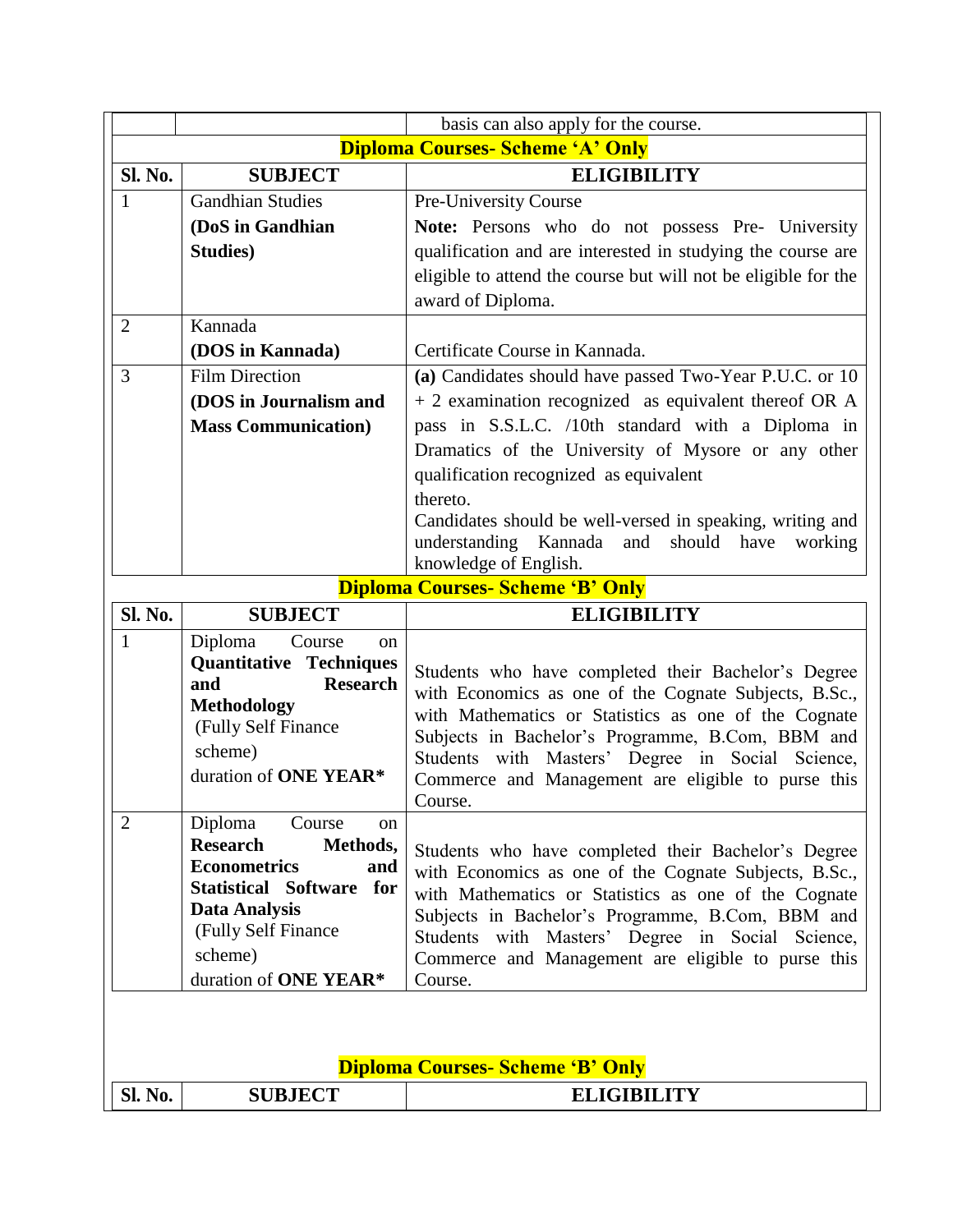| 1                         | Chinese Language        | Chinese Language B-2                                      |  |
|---------------------------|-------------------------|-----------------------------------------------------------|--|
|                           |                         | Eligibility - SSLC or equivalent thereof                  |  |
| $\overline{2}$            | French Language         | French Language B-2                                       |  |
|                           |                         | Eligibility - SSLC or equivalent thereof                  |  |
| 3                         | German Language         | German Language                                           |  |
|                           |                         | Eligibility - SSLC or equivalent thereof                  |  |
| $\overline{4}$            | Japanese Language       | Japanese Language                                         |  |
|                           |                         | Eligibility - SSLC or equivalent thereof                  |  |
| 5                         | <b>Russian Language</b> | <b>Russian Language</b>                                   |  |
|                           |                         | Eligibility - SSLC or equivalent thereof                  |  |
| 6                         | Spanish Language        | Spanish Language                                          |  |
|                           |                         | Eligibility - SSLC or equivalent thereof                  |  |
|                           |                         | <b>Certificate Courses - Scheme 'A' And 'B'</b>           |  |
| Sl.No.                    | <b>SUBJECT</b>          | <b>ELIGIBILITY</b>                                        |  |
|                           |                         | S.S.L.C or its equivalent with 50% marks (45% in case of  |  |
|                           | Arabic                  | SC/ST/Cat-I candidates).                                  |  |
| $\overline{2}$<br>Persian |                         | S.S.L.C. or its equivalent with 50% marks (45% in case of |  |
|                           |                         | SC/St/Cat-I candidates).                                  |  |

| <b>Certificate Courses - Scheme 'A' Only</b> |                                              |                                                         |                                                            |  |  |
|----------------------------------------------|----------------------------------------------|---------------------------------------------------------|------------------------------------------------------------|--|--|
| Sl.No.                                       | <b>SUBJECT</b>                               |                                                         | <b>ELIGIBILITY</b>                                         |  |  |
| 1                                            | Dr. Ambedkar and                             | $10 + 2$ (P.U.C.) pass candidates.                      |                                                            |  |  |
|                                              | Human Rights                                 |                                                         |                                                            |  |  |
| $\overline{2}$                               | "ಅಂಬೇಡ್ಕರ್ ಮತ್ತು                             |                                                         |                                                            |  |  |
|                                              | ಕರ್ನಾಟಕದ ದಲಿತ                                | $10 + 2$ (P.U.C.) pass candidates.                      |                                                            |  |  |
|                                              | ಚಳುವಳಿ"(DoS in                               |                                                         |                                                            |  |  |
|                                              | <b>Ambedkar Studies</b> )                    |                                                         |                                                            |  |  |
| 3                                            | Functional                                   |                                                         | A pass in P.U.C. with Hindi as a subject of study OR a     |  |  |
|                                              | Hindi                                        |                                                         | recognized equivalent examination OR a pass in P.U.C. with |  |  |
|                                              |                                              | working knowledge of Hindi.                             |                                                            |  |  |
| $\overline{\mathbf{4}}$                      | Kannada                                      | S.S.L.C. or equivalent examination for candidates whose |                                                            |  |  |
|                                              |                                              | mother tongue is not Kannada or who have not studied    |                                                            |  |  |
|                                              |                                              | Kannada at any level.                                   |                                                            |  |  |
| 5                                            | Prakrit                                      |                                                         | Any degree of this or any other University considered      |  |  |
|                                              |                                              | equivalent thereto.                                     |                                                            |  |  |
| 6                                            | Urdu                                         | S.S.L.C. or its equivalent.                             |                                                            |  |  |
|                                              | <b>Certificate Courses - Scheme 'B' Only</b> |                                                         |                                                            |  |  |
| Sl.No.                                       | <b>SUBJECT</b>                               |                                                         | <b>ELIGIBILITY</b>                                         |  |  |
| 1                                            | Certificate Course                           |                                                         | Students who have<br>completed                             |  |  |